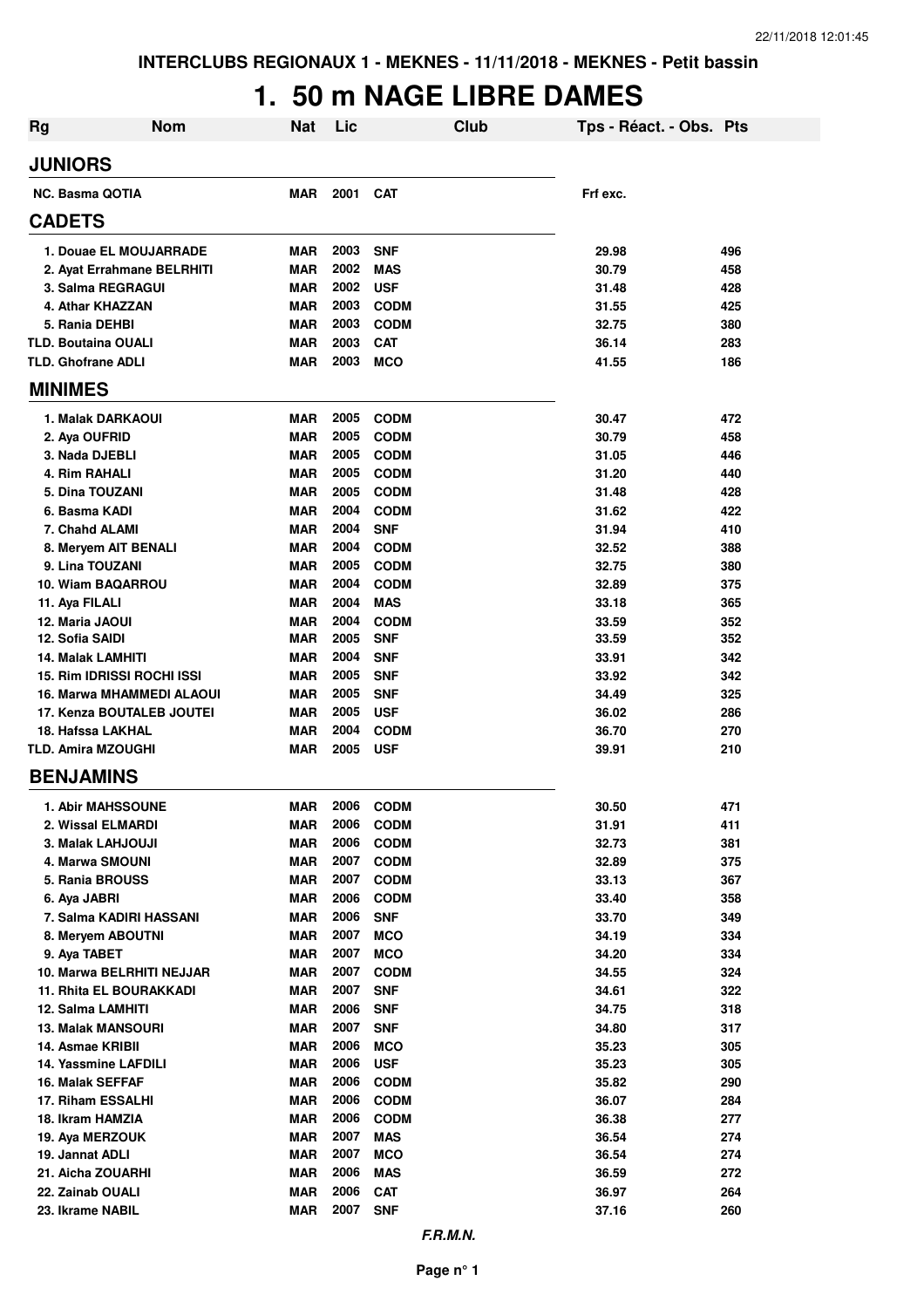#### **1. 50 m NAGE LIBRE DAMES**

| Rg                          | <b>Nom</b> | <b>Nat</b> | Lic  | Club        | Tps - Réact. - Obs. Pts |     |
|-----------------------------|------------|------------|------|-------------|-------------------------|-----|
| <b>BENJAMINS</b>            |            |            |      |             |                         |     |
| 24. Sara NAAMI              |            | <b>MAR</b> | 2006 | <b>CODM</b> | 37.86                   | 246 |
| 25. Khadija GHAMEL          |            | <b>MAR</b> | 2007 | <b>SNF</b>  | 37.95                   | 244 |
| 26. Ghita NAOUI             |            | <b>MAR</b> | 2007 | <b>SNF</b>  | 38.21                   | 239 |
| 27. Kenza BENNANI           |            | <b>MAR</b> | 2006 | <b>MAS</b>  | 38.25                   | 238 |
| 28. Fatima Zahra NAJAH      |            | <b>MAR</b> | 2006 | U.S.O       | 38.27                   | 238 |
| 29. Alae EL AMRI            |            | <b>MAR</b> | 2006 | <b>MCO</b>  | 39.24                   | 221 |
| <b>30. Manal ELMATTICHI</b> |            | <b>MAR</b> | 2007 | <b>CODM</b> | 39.91                   | 210 |
| 31. Chada BENBRAHIM         |            | <b>MAR</b> | 2007 | <b>MAS</b>  | 40.35                   | 203 |
| 32. Ouiam CHETOUANE         |            | <b>MAR</b> | 2007 | U.S.O       | 40.36                   | 203 |
| 33. Hafsa STILI             |            | <b>MAR</b> | 2007 | U.S.O       | 41.37                   | 188 |
| 34. Laila BELAOULA          |            | <b>MAR</b> | 2007 | <b>SNF</b>  | 42.10                   | 179 |
| 35. Kaouthar RAHHOU         |            | <b>MAR</b> | 2006 | <b>UNO</b>  | 42.88                   | 169 |
| 36. Ouiame BOUAZZAOUI       |            | <b>MAR</b> | 2007 | <b>MCO</b>  | 44.91                   | 147 |
| <b>NC. Wissale TAHIRI</b>   |            | <b>MAR</b> | 2007 | U.S.O       | Frf n.d.                |     |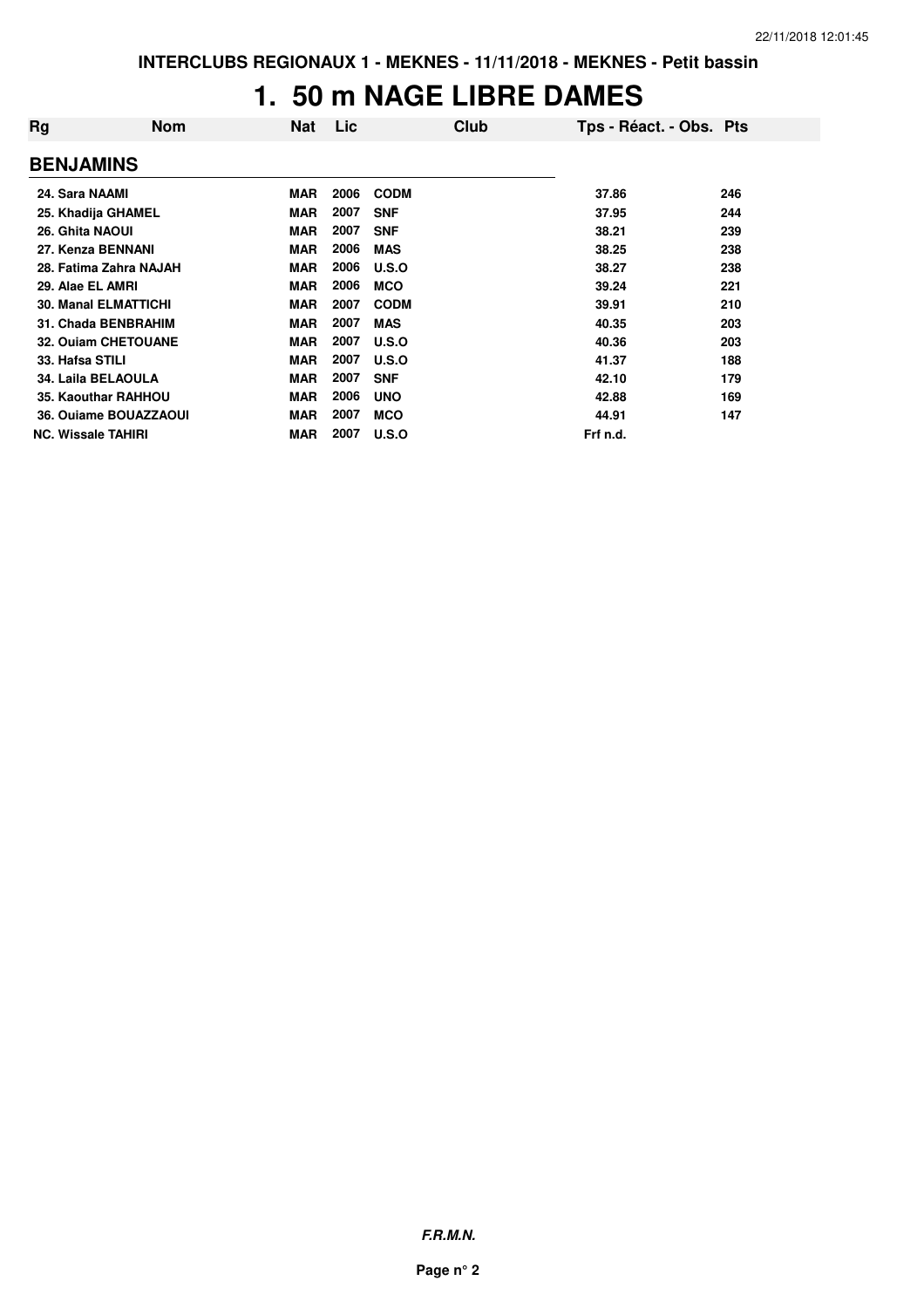### **2. 50 m NAGE LIBRE MESSIEURS**

| Rg                                                       | <b>Nom</b>                      | <b>Nat</b>        | Lic          |                           | Club | Tps - Réact. - Obs. Pts |            |
|----------------------------------------------------------|---------------------------------|-------------------|--------------|---------------------------|------|-------------------------|------------|
| <b>SENIORS</b>                                           |                                 |                   |              |                           |      |                         |            |
| 1. Khalil ISMAILI                                        |                                 | <b>MAR</b>        | 1998         | <b>CODM</b>               |      | 26.44                   | 494        |
| TLD. Soufyane GUENDOUZ                                   |                                 | MAR               | 1999         | <b>MCO</b>                |      | 30.11                   | 335        |
| <b>JUNIORS</b>                                           |                                 |                   |              |                           |      |                         |            |
| 1. Abdellah KHARKHACH                                    |                                 | <b>MAR</b>        | 2001         | <b>USF</b>                |      | 26.31                   | 502        |
| 2. Hamza BENNOUNA                                        |                                 | <b>MAR</b>        | 2000         | <b>USF</b>                |      | 26.77                   | 476        |
| <b>CADETS</b>                                            |                                 |                   |              |                           |      |                         |            |
| 1. Adam SEDDOUK                                          |                                 | MAR               | 2003         | <b>CODM</b>               |      | 25.66                   | 541        |
| 2. Adnane BENADADA                                       |                                 | <b>MAR</b>        | 2003         | <b>SNF</b>                |      | 25.94                   | 524        |
| 3. Sami SAMRAH                                           |                                 | <b>MAR</b>        | 2003         | <b>CODM</b>               |      | 26.27                   | 504        |
| 4. Anass KEMMOUNE                                        |                                 | <b>MAR</b>        | 2003         | <b>SNF</b>                |      | 26.57                   | 487        |
| 5. Othman RASSI                                          |                                 | <b>MAR</b>        | 2002         | <b>UNO</b>                |      | 26.98                   | 465        |
| 6. Walid DEQQAOUI                                        |                                 | <b>MAR</b>        | 2003         | <b>USF</b>                |      | 27.13                   | 458        |
| 7. Yasser ELMAMOUN                                       |                                 | <b>MAR</b>        | 2003         | <b>CODM</b>               |      | 27.18                   | 455        |
| 8. Mohamed RASSI                                         |                                 | <b>MAR</b>        | 2002         | <b>UNO</b>                |      | 28.20                   | 407        |
| 9. Youssef KADIRI HASSANI                                |                                 | MAR               | 2003         | <b>SNF</b>                |      | 29.63                   | 351        |
| 10. Zakaria NAJAH                                        |                                 | <b>MAR</b>        | 2003         | U.S.O                     |      | 29.84                   | 344        |
| 11. Mohammed Amine CHETOUANE                             |                                 | <b>MAR</b>        | 2003         | <b>UNO</b>                |      | 30.05                   | 337        |
| <b>12. Omar KHERCHOUCH</b>                               |                                 | MAR               | 2003         | U.S.O                     |      | 30.92                   | 309        |
| 13. Mohamed Chawki AYACH                                 |                                 | <b>MAR</b>        | 2003         | <b>CAT</b>                |      | 31.48                   | 293        |
| <b>TLD. Mehdi CHEHLAFI</b>                               |                                 | MAR               | 2003         | U.S.O                     |      | 33.40                   | 245        |
| <b>TLD. Mehdi BOUSSATATE</b>                             |                                 | MAR               | 2003         | U.S.O                     |      | 34.12                   | 230        |
| TLD. Abderrahmane AMMARA                                 |                                 | MAR               | 2003         | <b>CAT</b>                |      | 34.61                   | 220        |
| <b>NC. Ismail EL HAMOUMI</b>                             |                                 | <b>MAR</b>        | 2002         | <b>USF</b>                |      | Frf n.d.                |            |
| <b>MINIMES</b>                                           |                                 |                   |              |                           |      |                         |            |
| 1. Salim FRIKECH                                         |                                 | MAR               | 2004         | <b>CODM</b>               |      | 25.69                   | 539        |
| 2. Mohammed MOUISSE                                      |                                 | MAR               | 2004         | <b>USF</b>                |      | 26.80                   | 475        |
| 3. Ismail DEQQAOUI                                       |                                 | MAR               | 2005         | <b>USF</b>                |      | 27.73                   | 428        |
| 4. Ahmed Yassine SAIDI                                   |                                 | MAR               | 2004         | <b>UNO</b>                |      | 28.02                   | 415        |
| 5. Nouh ZAROUKI                                          |                                 | MAR               | 2005         | <b>UNO</b>                |      | 28.38                   | 400        |
| 6. Othmane ZAITOUNE                                      |                                 | MAR               | 2004         | <b>MAS</b>                |      | 28.59                   | 391        |
| 7. Yasser OUARIACH                                       |                                 | <b>MAR</b>        | 2005         | U.S.O                     |      | 28.67                   | 388        |
| 8. Youssef IDRISSI                                       |                                 | MAR               | 2005         | <b>CODM</b>               |      | 29.51                   | 355        |
| 9. Othmane ZITOUNI                                       |                                 | MAR               | 2005         | <b>CODM</b>               |      | 29.64                   | 351        |
| <b>9. Ali ESSARSARE</b>                                  |                                 | <b>MAR</b>        | 2005         | <b>CODM</b>               |      | 29.64                   | 351        |
| <b>11. Ali SAADOUN</b>                                   |                                 | <b>MAR</b>        | 2005         | <b>CODM</b>               |      | 29.67                   | 350        |
| 11. Soufiane AZFAR                                       |                                 | MAR               | 2004         | <b>USF</b>                |      | 29.67                   | 350        |
| <b>13. Anass BOUABDELLAOUI</b>                           |                                 | <b>MAR</b>        | 2004         | <b>MCO</b>                |      | 29.75                   | 347        |
| <b>14. Alae BOUARGANE</b>                                |                                 | MAR               | 2005         | <b>CODM</b>               |      | 29.80                   | 345        |
| 15. Taha CHTATI                                          |                                 | <b>MAR</b>        | 2005         | <b>CODM</b>               |      | 29.95                   | 340        |
| 16. Saad YASSIRI                                         |                                 | <b>MAR</b>        | 2005<br>2004 | <b>USF</b>                |      | 30.06                   | 336        |
| 17. Salmane DKHISSI                                      |                                 | <b>MAR</b>        | 2005         | <b>USF</b>                |      | 30.47<br>31.21          | 323<br>300 |
| <b>18. Khalil ELMOUNE</b><br>19. Mohamed Rayhane BENNANI |                                 | MAR<br><b>MAR</b> | 2005         | <b>CODM</b><br><b>DNF</b> |      | 31.50                   | 292        |
| 20. Houssam BENKIEN                                      |                                 | MAR               | 2004         | <b>MAS</b>                |      | 31.77                   | 285        |
| 21. Othmane BABA                                         |                                 | MAR               | 2005         | <b>CODM</b>               |      | 32.27                   | 272        |
| <b>22. Amine BAHMANE</b>                                 |                                 | MAR               | 2004         | <b>CODM</b>               |      | 32.30                   | 271        |
| 23. Yassine MAKNASSI SALIME                              |                                 | <b>MAR</b>        | 2004         | <b>MAS</b>                |      | 32.70                   | 261        |
| 24. Adham Salah CHERRAK                                  |                                 | MAR               | 2005         | <b>MCO</b>                |      | 32.97                   | 255        |
| 25. Houssam BOUBEKRI                                     |                                 | MAR               | 2005         | <b>MCO</b>                |      | 33.20                   | 249        |
|                                                          | 26. Mohamed Salah Eddine RAHHOU | <b>MAR</b>        | 2005         | <b>UNO</b>                |      | 33.40                   | 245        |
| 27. Taha HAMMANI                                         |                                 | <b>MAR</b>        | 2005         | <b>USF</b>                |      | 34.09                   | 230        |
|                                                          | 27. Mohammed Yassine RHALOUSSI  | MAR               | 2005         | U.S.O                     |      | 34.09                   | 230        |
| TLD. Abdessalam BEN KALTOUM                              |                                 | <b>MAR</b>        | 2005         | <b>USF</b>                |      | 36.06                   | 195        |
|                                                          |                                 |                   |              |                           |      |                         |            |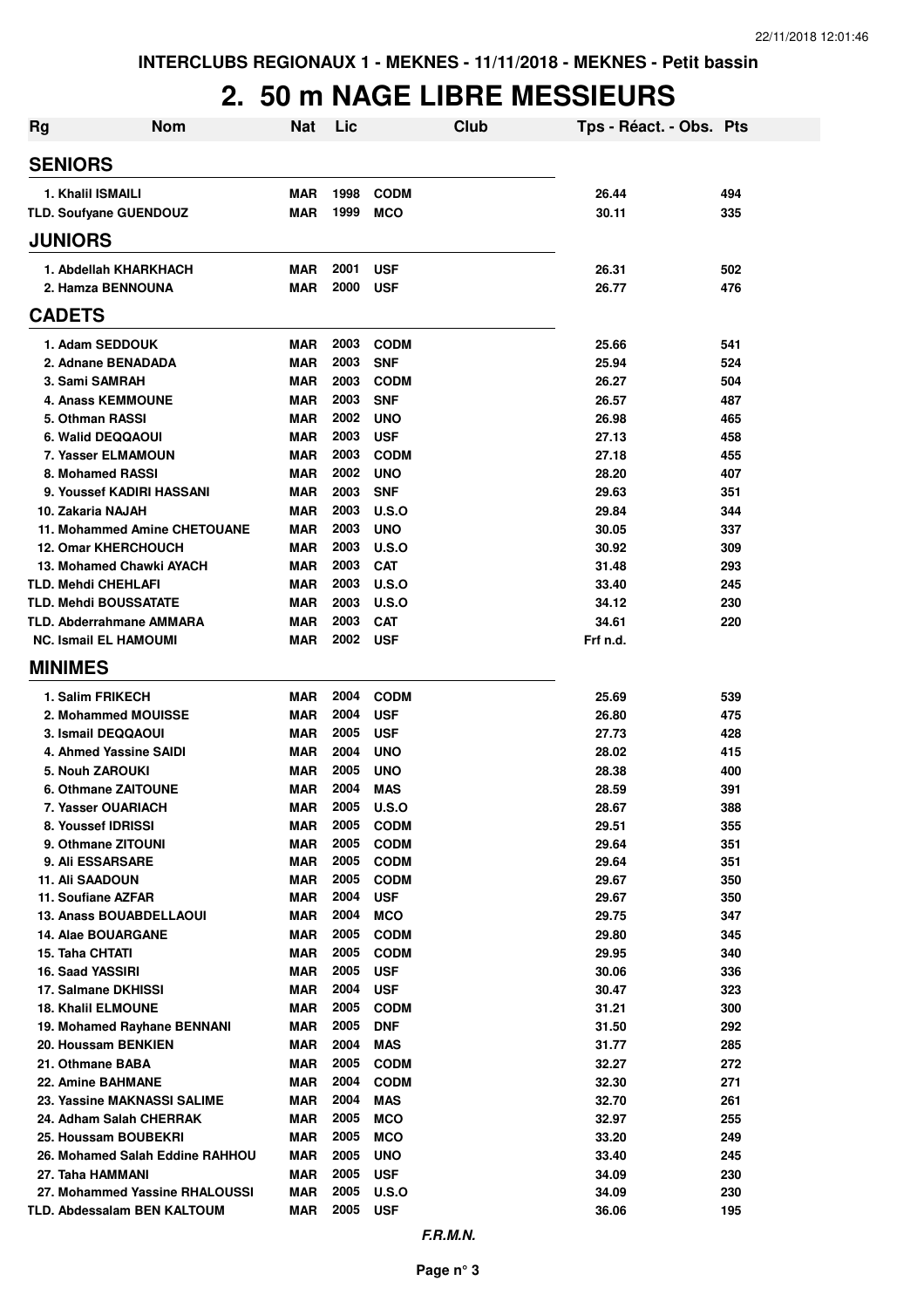#### **2. 50 m NAGE LIBRE MESSIEURS**

| <b>Rg</b> | <b>Nom</b>                                   | <b>Nat</b>               | Lic          |                          | <b>Club</b> | Tps - Réact. - Obs. Pts |            |
|-----------|----------------------------------------------|--------------------------|--------------|--------------------------|-------------|-------------------------|------------|
|           | <b>MINIMES</b>                               |                          |              |                          |             |                         |            |
|           | <b>TLD. Ghaly JAGOUI</b>                     | <b>MAR</b>               | 2005         | U.S.O                    |             | 37.84                   | 168        |
|           | <b>NC. Amine SOUARJI</b>                     | <b>MAR</b>               | 2005         | U.S.O                    |             | Frf exc.                |            |
|           | <b>NC. Iliass ARFAOUI</b>                    | <b>MAR</b>               | 2005         | U.S.O                    |             | Frf n.d.                |            |
|           | <b>NC. Yassine NAIMI</b>                     | <b>MAR</b>               | 2004         | U.S.O                    |             | Frf n.d.                |            |
|           | <b>BENJAMINS</b>                             |                          |              |                          |             |                         |            |
|           | 1. Souhaib EL MOUSSAMI                       | <b>MAR</b>               | 2006         | <b>CODM</b>              |             | 29.33                   | 362        |
|           | 2. Amine RACHEK                              | <b>MAR</b>               | 2006         | <b>CODM</b>              |             | 30.96                   | 308        |
|           | 3. Mohammed Tayeb GHALLAB                    | MAR                      | 2006         | <b>SNF</b>               |             | 31.09                   | 304        |
|           | 4. Nizar HAOUATI                             | <b>MAR</b>               | 2007         | <b>USF</b>               |             | 31.19                   | 301        |
|           | 5. Ziyad TIJARI                              | <b>MAR</b>               | 2006         | <b>CODM</b>              |             | 31.31                   | 298        |
|           | 6. Adam LAMHITI                              | <b>MAR</b>               | 2006         | <b>SNF</b>               |             | 31.37                   | 296        |
|           | 7. Abdelkabir ENNAJM                         | <b>MAR</b>               | 2006         | <b>CODM</b>              |             | 32.02                   | 278        |
|           | 8. Omar HIDAF                                | <b>MAR</b>               | 2006         | <b>CODM</b>              |             | 32.51                   | 266        |
|           | 8. Nizar SALMI                               | <b>MAR</b>               | 2006         | <b>CODM</b>              |             | 32.51                   | 266        |
|           | <b>8. Ali BENCHEKROUN</b>                    | MAR                      | 2006         | <b>USF</b>               |             | 32.51                   | 266        |
|           | 11. Abdellah HANINI                          | <b>MAR</b>               | 2006         | <b>CODM</b>              |             | 32.57                   | 264        |
|           | 12. Hamza AINOUSS                            | <b>MAR</b>               | 2006         | <b>CODM</b>              |             | 32.74                   | 260        |
|           | <b>13. Mohammed MANSOURI</b>                 | <b>MAR</b>               | 2006         | <b>SNF</b>               |             | 33.13                   | 251        |
|           | 14. Adam ARFAQ                               | <b>MAR</b>               | 2006         | <b>MAS</b>               |             | 33.20                   | 249        |
|           | <b>15. Ziad MAHRACH</b>                      | <b>MAR</b>               | 2006         | <b>USF</b>               |             | 33.34                   | 246        |
|           | <b>16. Karim BOUGHALEB</b>                   | <b>MAR</b>               | 2006         | <b>SNF</b>               |             | 33.41                   | 245        |
|           | 17. Salaheddine KOJMANE                      | <b>MAR</b>               | 2006         | <b>CODM</b>              |             | 34.15                   | 229        |
|           | 18. Ayman LAMFEDEL                           | <b>MAR</b>               | 2007         | <b>CODM</b>              |             | 34.56                   | 221        |
|           | 18. Adam Othmane HAMDAOUI                    | <b>MAR</b><br><b>MAR</b> | 2006<br>2007 | <b>MCO</b><br><b>SNF</b> |             | 34.56<br>34.60          | 221<br>220 |
|           | 20. Rayane ADIANNA<br>21. Nasrallah BELHADRI | <b>MAR</b>               | 2006         | <b>UNO</b>               |             | 34.61                   | 220        |
|           | 21. Ayoub LAMHITI                            | <b>MAR</b>               | 2006         | <b>SNF</b>               |             | 34.61                   | 220        |
|           | 23. Rayane AMALI                             | <b>MAR</b>               | 2006         | <b>CODM</b>              |             | 34.81                   | 216        |
|           | 24. Abdellah RAJOUANI                        | <b>MAR</b>               | 2007         | <b>USF</b>               |             | 36.07                   | 194        |
|           | 25. Loqmane FASSI FIHRI                      | <b>MAR</b>               | 2006         | <b>MAS</b>               |             | 36.12                   | 194        |
|           | 26. Haytam BOUHACHEM                         | <b>MAR</b>               | 2007         | <b>CODM</b>              |             | 36.22                   | 192        |
|           | 27. Abdelilah NAJAH                          | <b>MAR</b>               | 2007         | U.S.O                    |             | 36.82                   | 183        |
|           | 28. Youssef ZAKRI                            | <b>MAR</b>               | 2006         | <b>USF</b>               |             | 37.18                   | 177        |
|           | <b>29. Ali BOULAYOUNE</b>                    | MAR                      | 2006         | U.S.O                    |             | 37.21                   | 177        |
|           | 30. Mohamed Amine GUETTAB                    | <b>MAR</b>               | 2006         | <b>SNF</b>               |             | 37.55                   | 172        |
|           | 31. Badr CHEHLAFI                            | <b>MAR</b>               | 2007         | <b>U.S.O</b>             |             | 38.27                   | 163        |
|           | 32. Alae Eddine BENCHAOU                     | <b>MAR</b>               | 2007         | <b>U.S.O</b>             |             | 38.36                   | 162        |
|           | 33. Rayan EL HILALI                          | <b>MAR</b>               | 2007         | <b>SNF</b>               |             | 38.70                   | 157        |
|           | 33. El Ghali MEKOUAR                         | <b>MAR</b>               | 2007         | <b>SNF</b>               |             | 38.70                   | 157        |
|           | 35. Sami BENALI                              | <b>MAR</b>               | 2007         | <b>USF</b>               |             | 39.05                   | 153        |
|           | <b>NC. Marwane EL HAOUAT</b>                 | <b>MAR</b>               | 2006         | <b>SNF</b>               |             | Frf exc.                |            |
|           | <b>NC. Najib KHATTABI</b>                    | <b>MAR</b>               | 2007         | <b>SNF</b>               |             | Frf n.d.                |            |
|           | <b>NC. Hamza ESSARSARE</b>                   | <b>MAR</b>               | 2007         | <b>CODM</b>              |             | Dsq FD                  | 0          |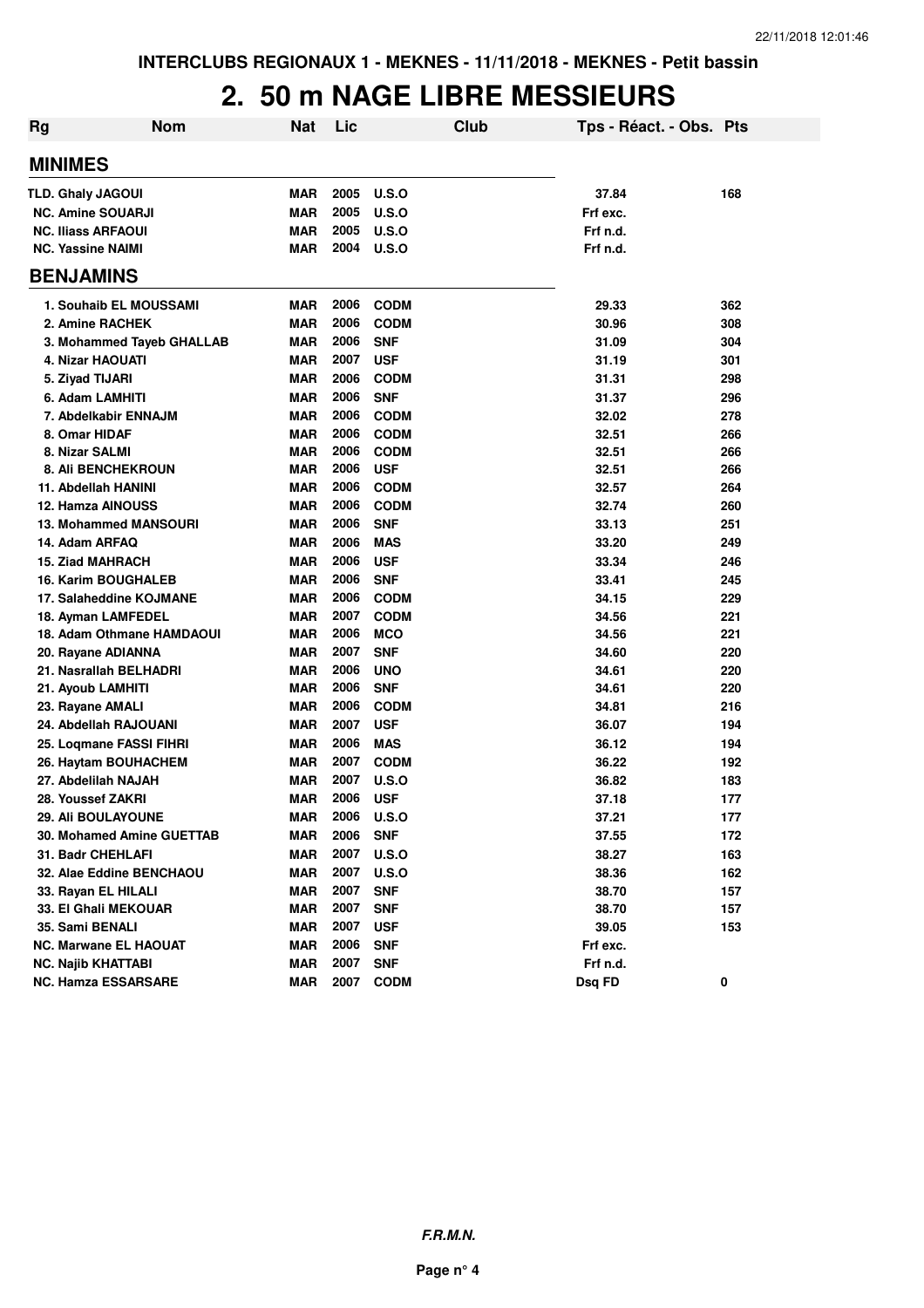# **3. 200 m DOS DAMES**

| <b>Rg</b>              | <b>Nom</b>               | <b>Nat</b> | Lic  |             | Club | Tps - Réact. - Obs. Pts |     |
|------------------------|--------------------------|------------|------|-------------|------|-------------------------|-----|
| <b>CADETS</b>          |                          |            |      |             |      |                         |     |
|                        | 1. Hajar SABER           | <b>MAR</b> | 2003 | <b>CODM</b> |      | 2:43.63                 | 435 |
| 2. Rania DEHBI         |                          | <b>MAR</b> | 2003 | <b>CODM</b> |      | 3:12.25                 | 268 |
| <b>MINIMES</b>         |                          |            |      |             |      |                         |     |
| 1. Aya OUFRID          |                          | <b>MAR</b> | 2005 | <b>CODM</b> |      | 2:52.07                 | 374 |
|                        | 2. Fatima Zahra LAKTATI  | <b>MAR</b> | 2004 | <b>MAS</b>  |      | 2:52.57                 | 371 |
|                        | 3. Doha TABERKANT        | <b>MAR</b> | 2004 | <b>SNF</b>  |      | 2:54.60                 | 358 |
| 4. Rim RAHALI          |                          | <b>MAR</b> | 2005 | <b>CODM</b> |      | 2:58.13                 | 337 |
|                        | 5. Lina TOUZANI          | <b>MAR</b> | 2005 | <b>CODM</b> |      | 2:58.88                 | 333 |
|                        | 6. Wiam BAQARROU         | <b>MAR</b> | 2004 | <b>CODM</b> |      | 3:01.93                 | 317 |
| 7. Basma KADI          |                          | <b>MAR</b> | 2004 | <b>CODM</b> |      | 3:10.19                 | 277 |
| <b>NC. Maria JAOUI</b> |                          | <b>MAR</b> | 2004 | <b>CODM</b> |      | Dsq VI                  | 0   |
| <b>BENJAMINS</b>       |                          |            |      |             |      |                         |     |
|                        | 1. Rania BROUSS          | <b>MAR</b> | 2007 | <b>CODM</b> |      | 3:03.42                 | 309 |
|                        | 2. Malak LAHJOUJI        | <b>MAR</b> | 2006 | <b>CODM</b> |      | 3:11.53                 | 271 |
|                        | 3. Riham ESSALHI         | <b>MAR</b> | 2006 | <b>CODM</b> |      | 3:16.77                 | 250 |
| 4. Aya JABRI           |                          | <b>MAR</b> | 2006 | <b>CODM</b> |      | 3:19.44                 | 240 |
|                        | 5. Ikram HAMZIA          | <b>MAR</b> | 2006 | <b>CODM</b> |      | 3:22.80                 | 228 |
|                        | 6. Marwa BELRHITI NEJJAR | <b>MAR</b> | 2007 | <b>CODM</b> |      | 3:30.23                 | 205 |
|                        | 7. Manal ELMATTICHI      | <b>MAR</b> | 2007 | <b>CODM</b> |      | 3:31.56                 | 201 |
|                        | 8. Malak SEFFAF          | <b>MAR</b> | 2006 | <b>CODM</b> |      | 3:36.70                 | 187 |
| 9. Sara NAAMI          |                          | <b>MAR</b> | 2006 | <b>CODM</b> |      | 3:42.20                 | 174 |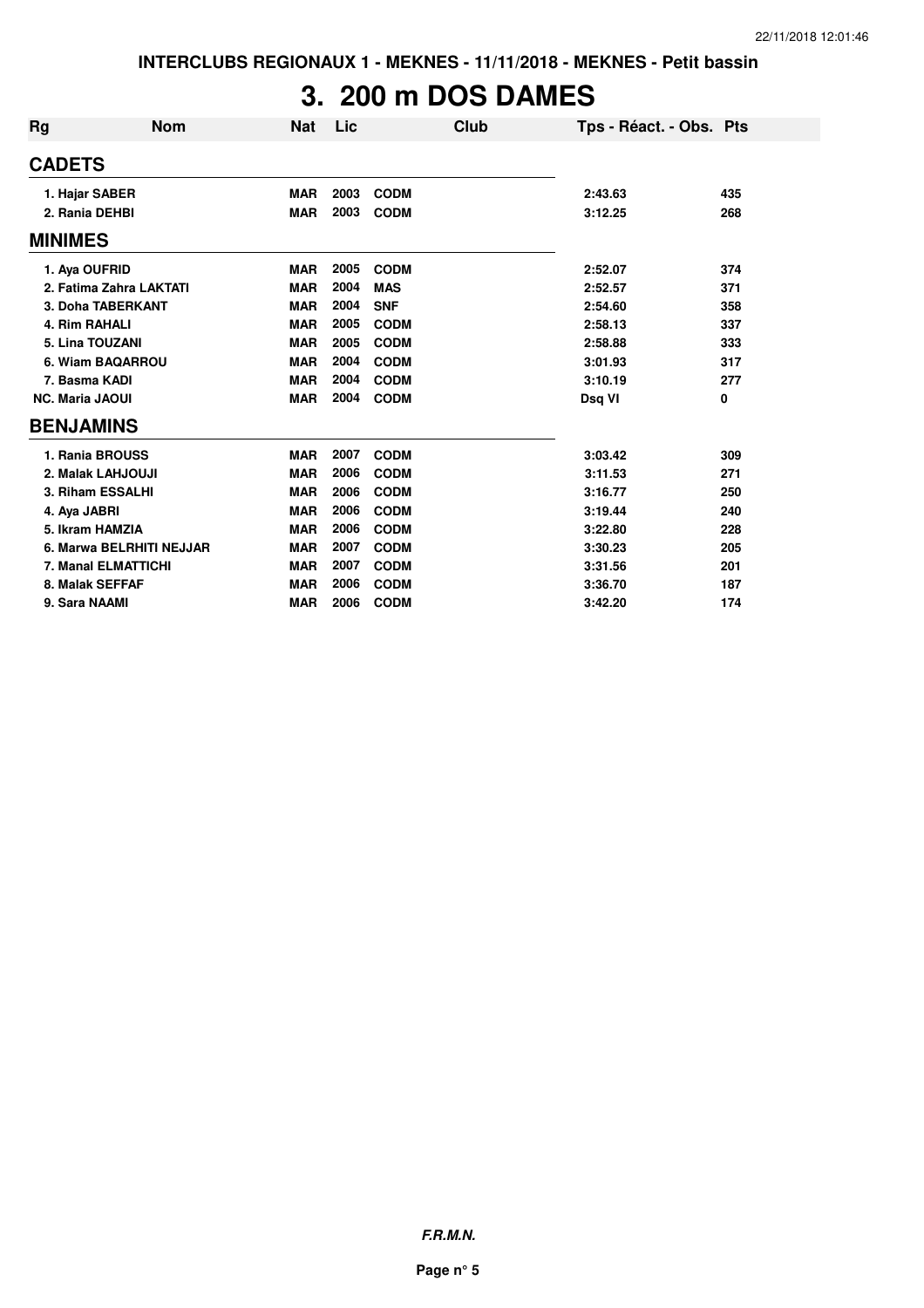### **4. 200 m DOS MESSIEURS**

| Rg | <b>Nom</b>                       | <b>Nat</b> | Lic  |              | Club | Tps - Réact. - Obs. Pts |     |
|----|----------------------------------|------------|------|--------------|------|-------------------------|-----|
|    | <b>SENIORS</b>                   |            |      |              |      |                         |     |
|    | <b>NC. Karim AMARTI</b>          | <b>MAR</b> | 1998 | <b>USF</b>   |      | Dsq VI                  | 0   |
|    | <b>JUNIORS</b>                   |            |      |              |      |                         |     |
|    | 1. Abdeljabbar REGRAGUI          | <b>MAR</b> | 2001 | <b>CODM</b>  |      | 2:13.84                 | 584 |
|    | 2. Omar FILALI                   | <b>MAR</b> | 2001 | <b>USF</b>   |      | 2:27.81                 | 434 |
|    | <b>3. Driss BENCHEIKH</b>        | <b>MAR</b> | 2001 | <b>USF</b>   |      | 2:35.06                 | 376 |
|    | 4. Ilyas BOUDENE                 | <b>MAR</b> | 2001 | <b>MAS</b>   |      | 2:41.37                 | 333 |
|    | <b>CADETS</b>                    |            |      |              |      |                         |     |
|    | 1. Ayman MEFETTAR                | <b>MAR</b> | 2003 | <b>SNF</b>   |      | 2:29.53                 | 419 |
|    | 2. Omar Ahmed ZOUITEN            | <b>MAR</b> | 2002 | <b>MAS</b>   |      | 2:30.11                 | 414 |
|    | 3. Zakariae AMALI                | <b>MAR</b> | 2003 | <b>CODM</b>  |      | 2:30.26                 | 413 |
|    | 4. Walid RHZAL                   | <b>MAR</b> | 2003 | <b>UNO</b>   |      | 2:38.22                 | 353 |
|    | 5. Oussama EL MOUSSAMI           | <b>MAR</b> | 2003 | <b>CODM</b>  |      | 2:39.85                 | 343 |
|    | 6. Mohammed Amine CHETOUANE      | <b>MAR</b> | 2003 | <b>UNO</b>   |      | 2:50.02                 | 285 |
|    | <b>NC. Zakaria NAJAH</b>         | <b>MAR</b> | 2003 | U.S.O        |      | Dsq VI                  | 0   |
|    | <b>MINIMES</b>                   |            |      |              |      |                         |     |
|    | 1. Salim FRIKECH                 | <b>MAR</b> | 2004 | <b>CODM</b>  |      | 2:25.71                 | 453 |
|    | 2. Mohammed MOUISSE              | <b>MAR</b> | 2004 | <b>USF</b>   |      | 2:30.04                 | 415 |
|    | 3. Taha CHTATI                   | <b>MAR</b> | 2005 | <b>CODM</b>  |      | 2:41.37                 | 333 |
|    | 4. Alae BOUARGANE                | <b>MAR</b> | 2005 | <b>CODM</b>  |      | 2:41.70                 | 331 |
|    | 5. Soufiane AZFAR                | <b>MAR</b> | 2004 | <b>USF</b>   |      | 2:42.80                 | 324 |
|    | 6. Anas BOUHAMIDI ALAOUI         | <b>MAR</b> | 2004 | <b>CODM</b>  |      | 2:44.64                 | 314 |
|    | 7. Youssef IDRISSI               | <b>MAR</b> | 2005 | <b>CODM</b>  |      | 2:44.72                 | 313 |
|    | 8. Abdellah ESSONNI              | <b>MAR</b> | 2004 | <b>CODM</b>  |      | 2:45.30                 | 310 |
|    | 9. Nouh ZAROUKI                  | <b>MAR</b> | 2005 | <b>UNO</b>   |      | 2:46.02                 | 306 |
|    | 10. Saad YASSIRI                 | <b>MAR</b> | 2005 | <b>USF</b>   |      | 2:50.47                 | 283 |
|    | 11. Mohamed Salah Eddine RAHHOU  | <b>MAR</b> | 2005 | <b>UNO</b>   |      | 3:08.45                 | 209 |
|    | 12. Othmane BABA                 | <b>MAR</b> | 2005 | <b>CODM</b>  |      | 3:09.28                 | 206 |
|    | 13. Abdessalam BEN KALTOUM       | <b>MAR</b> | 2005 | <b>USF</b>   |      | 3:14.24                 | 191 |
|    | <b>NC. Amine BAHMANE</b>         | <b>MAR</b> | 2004 | <b>CODM</b>  |      | Dsq VI                  | 0   |
|    | <b>NC. Taha HAMMANI</b>          | <b>MAR</b> | 2005 | <b>USF</b>   |      | Dsq VI                  | 0   |
|    | <b>BENJAMINS</b>                 |            |      |              |      |                         |     |
|    | 1. Souhaib EL MOUSSAMI           | <b>MAR</b> | 2006 | <b>CODM</b>  |      | 2:36.83                 | 363 |
|    | 2. Nizar SALMI                   | <b>MAR</b> | 2006 | <b>CODM</b>  |      | 2:46.84                 | 301 |
|    | 3. Haytam BOUHACHEM              | <b>MAR</b> | 2007 | <b>CODM</b>  |      | 3:19.54                 | 176 |
|    | 4. Rayane AMALI                  | <b>MAR</b> | 2006 | <b>CODM</b>  |      | 3:20.58                 | 173 |
|    | 5. Hamza ESSARSARE               | <b>MAR</b> | 2007 | <b>CODM</b>  |      | 3:22.65                 | 168 |
|    | 6. Abdelilah NAJAH               | <b>MAR</b> | 2007 | <b>U.S.O</b> |      | 3:23.28                 | 166 |
|    | 7. Yahya FATEINE                 | <b>MAR</b> | 2007 | <b>SNF</b>   |      | 3:28.49                 | 154 |
|    | <b>NC. Karim BOUGHALEB</b>       | <b>MAR</b> | 2006 | <b>SNF</b>   |      | Disqual.                | 0   |
|    | <b>NC. Mohamed Amine GUETTAB</b> | <b>MAR</b> | 2006 | <b>SNF</b>   |      | Disqual.                | 0   |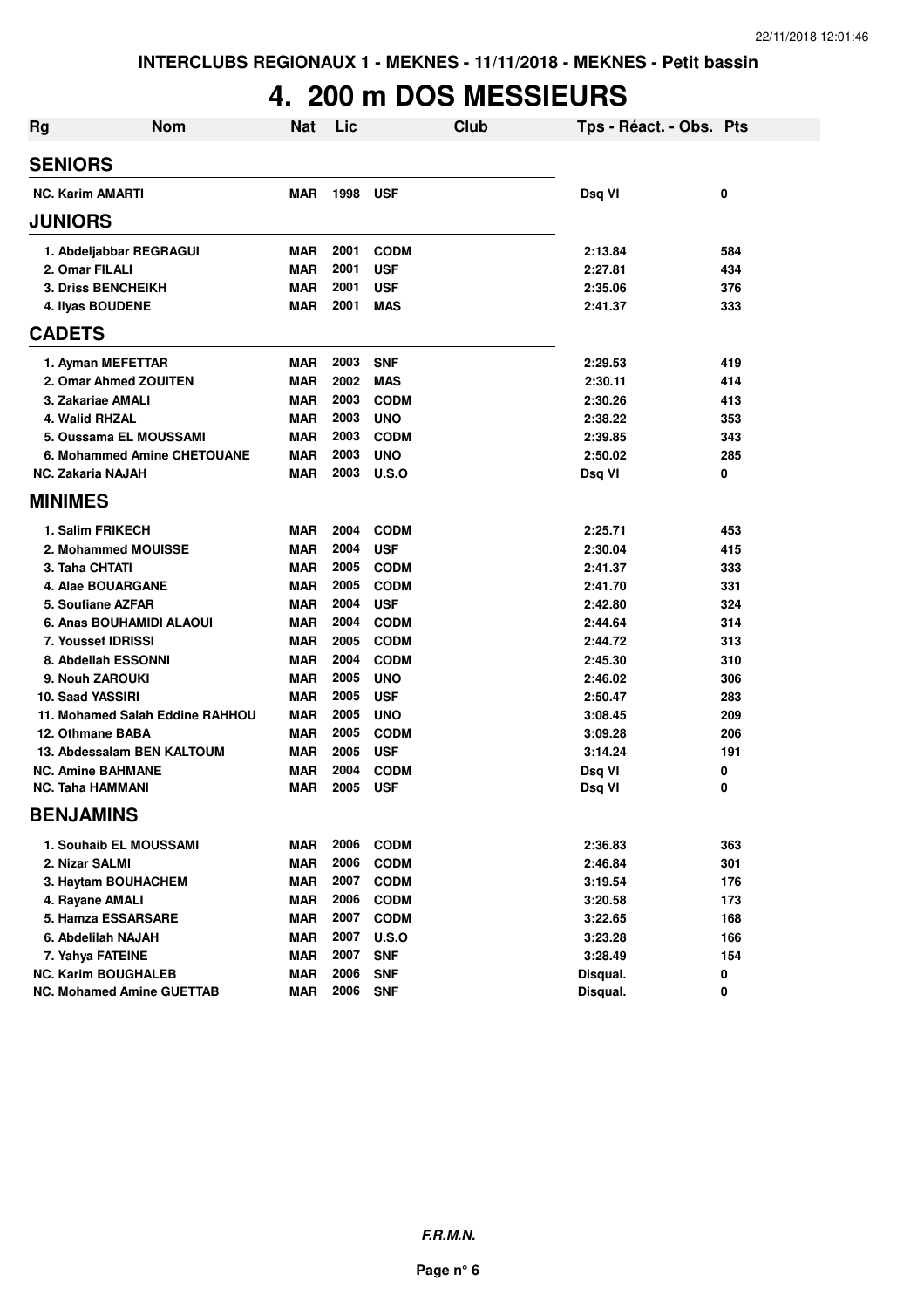#### **5. 100 m PAPILLON DAMES**

| Rg                | <b>Nom</b>                 | <b>Nat</b> | Lic. | <b>Club</b> | Tps - Réact. - Obs. Pts |     |
|-------------------|----------------------------|------------|------|-------------|-------------------------|-----|
| <b>CADETS</b>     |                            |            |      |             |                         |     |
| 1. Salma REGRAGUI |                            | <b>MAR</b> | 2002 | <b>USF</b>  | 1:16.22                 | 396 |
| 2. Lina RODRIGUEZ |                            | <b>MAR</b> | 2002 | <b>MAS</b>  | 1:18.35                 | 364 |
| 3. Athar KHAZZAN  |                            | <b>MAR</b> | 2003 | <b>CODM</b> | 1:26.38                 | 272 |
|                   | 4. Ayat Errahmane BELRHITI | <b>MAR</b> | 2002 | <b>MAS</b>  | 1:27.70                 | 260 |
| <b>MINIMES</b>    |                            |            |      |             |                         |     |
| 1. Chahd ALAMI    |                            | <b>MAR</b> | 2004 | <b>SNF</b>  | 1:19.59                 | 348 |
|                   | 2. Rim IDRISSI ROCHI ISSI  | <b>MAR</b> | 2005 | <b>SNF</b>  | 1:28.58                 | 252 |
| 3. Aya FILALI     |                            | <b>MAR</b> | 2004 | <b>MAS</b>  | 1:34.34                 | 208 |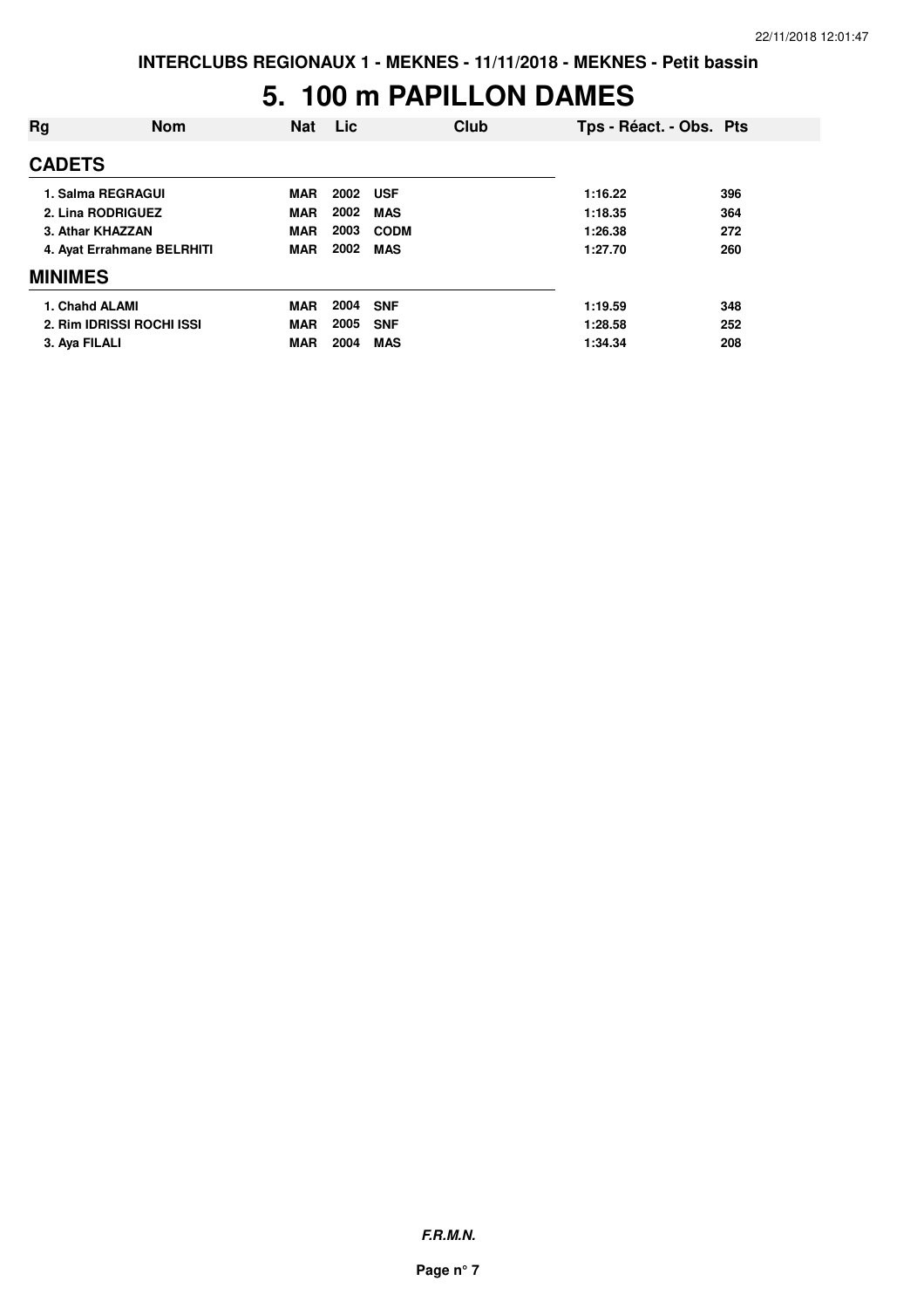### **6. 100 m PAPILLON MESSIEURS**

| <b>Rg</b>      | <b>Nom</b>                  | <b>Nat</b> | Lic  | Club        | Tps - Réact. - Obs. Pts |     |
|----------------|-----------------------------|------------|------|-------------|-------------------------|-----|
| <b>JUNIORS</b> |                             |            |      |             |                         |     |
|                | 1. Abdellah KHARKHACH       | <b>MAR</b> | 2001 | <b>USF</b>  | 1:05.84                 | 433 |
| <b>CADETS</b>  |                             |            |      |             |                         |     |
|                | 1. Adnane BENADADA          | <b>MAR</b> | 2003 | <b>SNF</b>  | 1:05.67                 | 436 |
|                | 2. Othman RASSI             | <b>MAR</b> | 2002 | <b>UNO</b>  | 1:09.16                 | 373 |
|                | 2. Walid DEQQAOUI           | <b>MAR</b> | 2003 | <b>USF</b>  | 1:09.16                 | 373 |
|                | 4. Sami SAMRAH              | <b>MAR</b> | 2003 | <b>CODM</b> | 1:10.88                 | 347 |
|                | 5. Zakariae AMALI           | <b>MAR</b> | 2003 | <b>CODM</b> | 1:12.70                 | 321 |
|                | 6. Mohamed RASSI            | <b>MAR</b> | 2002 | <b>UNO</b>  | 1:14.02                 | 304 |
|                | 7. Omar KHERCHOUCH          | <b>MAR</b> | 2003 | U.S.O       | 1:17.81                 | 262 |
| <b>MINIMES</b> |                             |            |      |             |                         |     |
|                | 1. Karim JENNANE            | <b>MAR</b> | 2004 | <b>CODM</b> | 1:10.38                 | 354 |
|                | 2. Ismail DEQQAOUI          | <b>MAR</b> | 2005 | <b>USF</b>  | 1:10.85                 | 347 |
|                | 3. Yasser OUARIACH          | <b>MAR</b> | 2005 | U.S.O       | 1:14.02                 | 304 |
|                | 4. Yassine SBAITI           | <b>MAR</b> | 2005 | <b>CODM</b> | 1:20.50                 | 237 |
|                | 5. Ali SAADOUN              | <b>MAR</b> | 2005 | <b>CODM</b> | 1:21.68                 | 226 |
|                | <b>NC. Othmane ZAITOUNE</b> | <b>MAR</b> | 2004 | <b>MAS</b>  | Dsq NI                  | 0   |
|                | <b>BENJAMINS</b>            |            |      |             |                         |     |
|                | 1. Ziyad TIJARI             | <b>MAR</b> | 2006 | <b>CODM</b> | 1:20.15                 | 240 |
|                | 2. Hamza AINOUSS            | <b>MAR</b> | 2006 | <b>CODM</b> | 1:28.80                 | 176 |
|                | 3. Ayman LAMFEDEL           | <b>MAR</b> | 2007 | <b>CODM</b> | 1:31.69                 | 160 |
|                | 4. Nasrallah BELHADRI       | <b>MAR</b> | 2006 | <b>UNO</b>  | 1:41.27                 | 119 |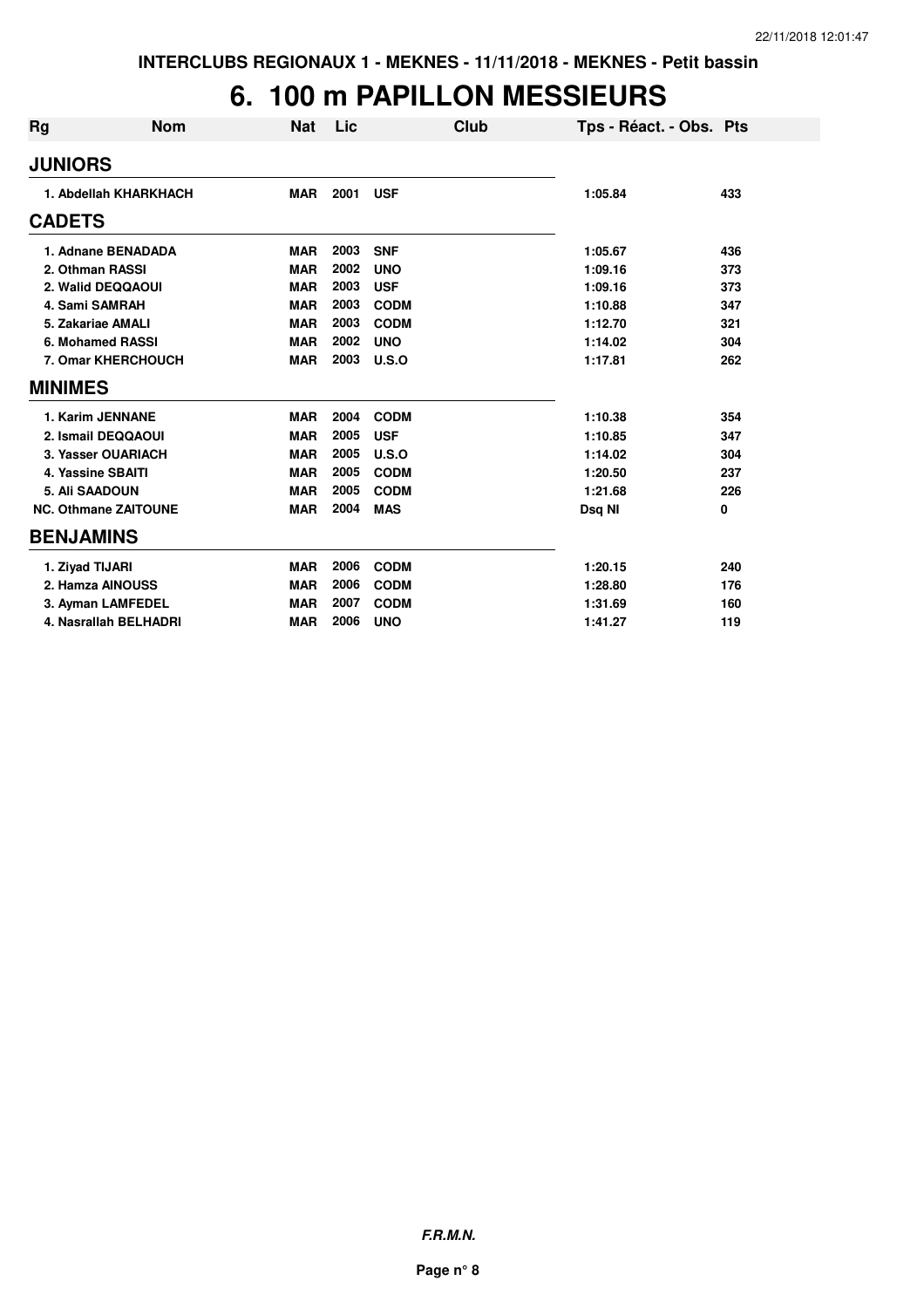### **7. 200 m 4 NAGES DAMES**

| <b>Rg</b> | <b>Nom</b>                        | Nat        | Lic  | <b>Club</b> | Tps - Réact. - Obs. Pts |     |
|-----------|-----------------------------------|------------|------|-------------|-------------------------|-----|
|           | <b>CADETS</b>                     |            |      |             |                         |     |
|           | 1. Douae EL MOUJARRADE            | <b>MAR</b> | 2003 | <b>SNF</b>  | 2:52.25                 | 392 |
|           | 2. Lina RODRIGUEZ                 | <b>MAR</b> | 2002 | <b>MAS</b>  | 2:59.07                 | 349 |
|           | <b>MINIMES</b>                    |            |      |             |                         |     |
|           | 1. Malak DARKAOUI                 | <b>MAR</b> | 2005 | <b>CODM</b> | 2:40.45                 | 486 |
|           | 2. Nada DJEBLI                    | <b>MAR</b> | 2005 | <b>CODM</b> | 2:49.66                 | 411 |
|           | 3. Doha TABERKANT                 | <b>MAR</b> | 2004 | <b>SNF</b>  | 3:02.79                 | 328 |
|           | 4. Malak LAMHITI                  | <b>MAR</b> | 2004 | <b>SNF</b>  | 3:07.88                 | 302 |
|           | 5. Sofia SAIDI                    | <b>MAR</b> | 2005 | <b>SNF</b>  | 3:10.08                 | 292 |
|           | <b>TLD. Marwa MHAMMEDI ALAOUI</b> | <b>MAR</b> | 2005 | <b>SNF</b>  | 3:20.63                 | 248 |
|           | <b>TLD. Hafssa LAKHAL</b>         | <b>MAR</b> | 2004 | <b>CODM</b> | 3:32.18                 | 210 |
|           | <b>TLD. Kenza BOUTALEB JOUTEI</b> | <b>MAR</b> | 2005 | <b>USF</b>  | 3:36.80                 | 197 |
|           | <b>TLD. Amira MZOUGHI</b>         | <b>MAR</b> | 2005 | <b>USF</b>  | 3:43.44                 | 179 |
|           | <b>NC. Dina TOUZANI</b>           | <b>MAR</b> | 2005 | <b>CODM</b> | Dsq VI                  | 0   |
|           | <b>BENJAMINS</b>                  |            |      |             |                         |     |
|           | <b>1. Abir MAHSSOUNE</b>          | <b>MAR</b> | 2006 | <b>CODM</b> | 2:57.54                 | 358 |
|           | 2. Wissal ELMARDI                 | <b>MAR</b> | 2006 | <b>CODM</b> | 2:59.91                 | 344 |
|           | <b>3. Marwa SMOUNI</b>            | <b>MAR</b> | 2007 | <b>CODM</b> | 3:05.09                 | 316 |
|           | 4. Salma KADIRI HASSANI           | <b>MAR</b> | 2006 | <b>SNF</b>  | 3:13.17                 | 278 |
|           | 5. Jannat ADLI                    | <b>MAR</b> | 2007 | <b>MCO</b>  | 3:16.15                 | 266 |
|           | 6. Yassmine LAFDILI               | <b>MAR</b> | 2006 | <b>USF</b>  | 3:18.12                 | 258 |
|           | 7. Rhita EL BOURAKKADI            | <b>MAR</b> | 2007 | <b>SNF</b>  | 3:22.88                 | 240 |
|           | 8. Fatima Zahra NAJAH             | <b>MAR</b> | 2006 | U.S.O       | 3:30.64                 | 214 |
|           | 9. Salma LAMHITI                  | <b>MAR</b> | 2006 | <b>SNF</b>  | 3:30.65                 | 214 |
|           | 10. Ouiame BOUAZZAOUI             | <b>MAR</b> | 2007 | <b>MCO</b>  | 3:31.63                 | 211 |
|           | 10. Ouiam CHETOUANE               | <b>MAR</b> | 2007 | U.S.O       | 3:31.63                 | 211 |
|           | 12. Aicha ZOUARHI                 | <b>MAR</b> | 2006 | <b>MAS</b>  | 3:34.46                 | 203 |
|           | 13. Ikrame NABIL                  | <b>MAR</b> | 2007 | <b>SNF</b>  | 3:36.19                 | 198 |
|           | 14. Khadija GHAMEL                | <b>MAR</b> | 2007 | <b>SNF</b>  | 3:42.69                 | 181 |
|           | <b>15. Ghita NAOUI</b>            | <b>MAR</b> | 2007 | <b>SNF</b>  | 3:44.22                 | 178 |
|           | <b>16. Kenza BENNANI</b>          | <b>MAR</b> | 2006 | <b>MAS</b>  | 3:53.75                 | 157 |
|           | 17. Hafsa STILI                   | <b>MAR</b> | 2007 | U.S.O       | 4:01.42                 | 142 |
|           | <b>NC. Laila BELAOULA</b>         | <b>MAR</b> | 2007 | <b>SNF</b>  | Dsq VI                  | 0   |
|           | <b>NC. Asmae KRIBII</b>           | <b>MAR</b> | 2006 | <b>MCO</b>  | Dsq NI                  | 0   |
|           | <b>NC. Aya MERZOUK</b>            | <b>MAR</b> | 2007 | <b>MAS</b>  | Disqual.                | 0   |
|           | <b>NC. Malak MANSOURI</b>         | <b>MAR</b> | 2007 | <b>SNF</b>  | Disqual.                | 0   |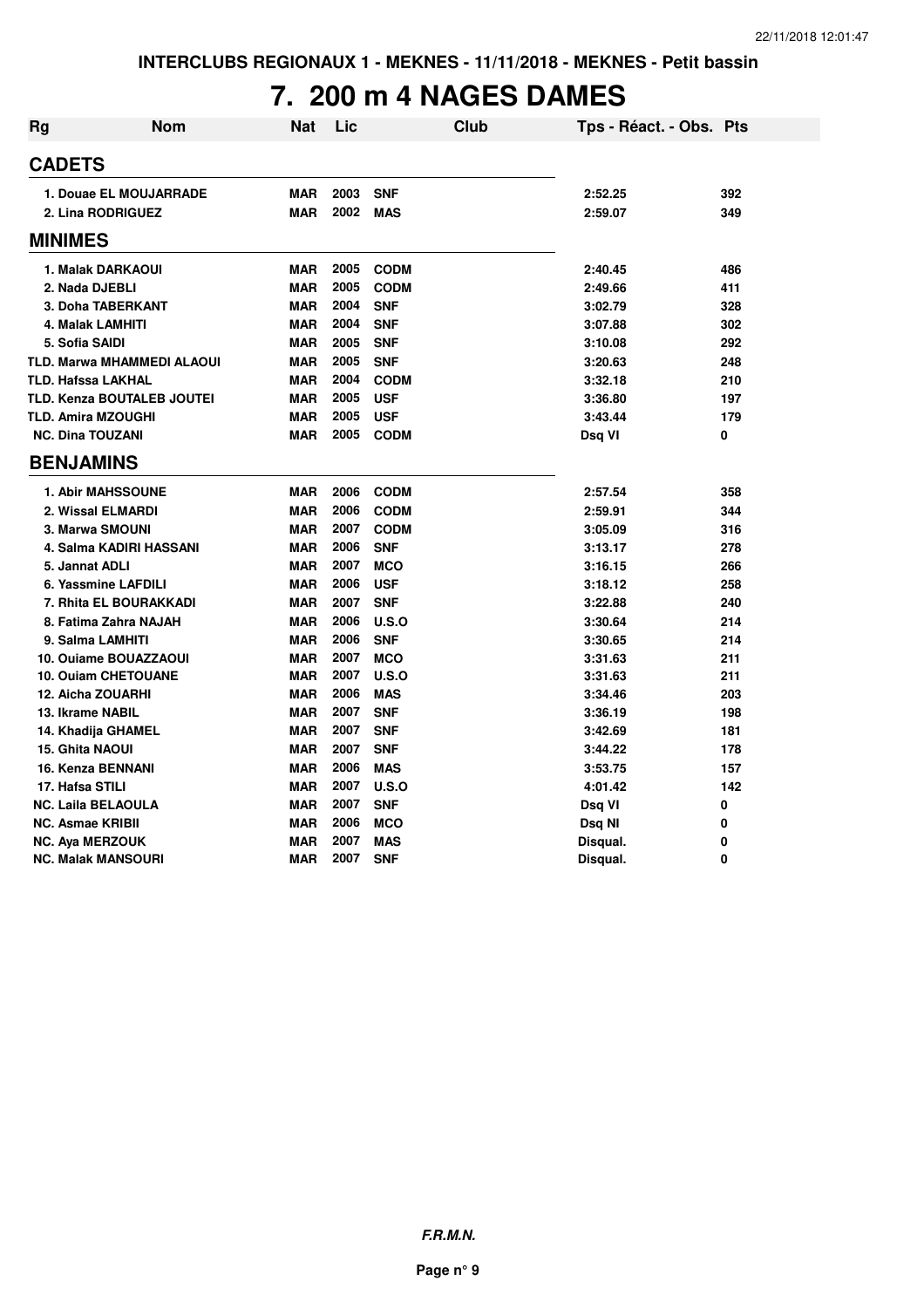### **8. 200 m 4 NAGES MESSIEURS**

| <b>Rg</b>                       | <b>Nom</b>                | <b>Nat</b> | Lic  |              | Club | Tps - Réact. - Obs. Pts |     |
|---------------------------------|---------------------------|------------|------|--------------|------|-------------------------|-----|
| <b>SENIORS</b>                  |                           |            |      |              |      |                         |     |
| 1. Karim AMARTI                 |                           | <b>MAR</b> | 1998 | <b>USF</b>   |      | 2:29.80                 | 444 |
| <b>JUNIORS</b>                  |                           |            |      |              |      |                         |     |
| 1. Abdeljabbar REGRAGUI         |                           | <b>MAR</b> | 2001 | <b>CODM</b>  |      | 2:14.34                 | 616 |
| 2. Ilyas BOUDENE                |                           | <b>MAR</b> | 2001 | <b>MAS</b>   |      | 2:27.47                 | 466 |
| 3. Omar FILALI                  |                           | <b>MAR</b> | 2001 | <b>USF</b>   |      | 2:28.74                 | 454 |
| 4. Hamza BENNOUNA               |                           | <b>MAR</b> | 2000 | <b>USF</b>   |      | 2:32.95                 | 418 |
| <b>5. Driss BENCHEIKH</b>       |                           | <b>MAR</b> | 2001 | <b>USF</b>   |      | 2:34.48                 | 405 |
| <b>CADETS</b>                   |                           |            |      |              |      |                         |     |
| 1. Adam SEDDOUK                 |                           | <b>MAR</b> | 2003 | <b>CODM</b>  |      | 2:27.22                 | 468 |
| 2. Ayman MEFETTAR               |                           | <b>MAR</b> | 2003 | <b>SNF</b>   |      | 2:33.11                 | 416 |
| 3. Yasser ELMAMOUN              |                           | <b>MAR</b> | 2003 | <b>CODM</b>  |      | 2:35.02                 | 401 |
| 4. Oussama EL MOUSSAMI          |                           | <b>MAR</b> | 2003 | <b>CODM</b>  |      | 2:35.90                 | 394 |
| 5. Walid RHZAL                  |                           | <b>MAR</b> | 2003 | <b>UNO</b>   |      | 2:44.52                 | 335 |
| <b>6. Anass KEMMOUNE</b>        |                           | <b>MAR</b> | 2003 | <b>SNF</b>   |      | 2:48.23                 | 314 |
| <b>MINIMES</b>                  |                           |            |      |              |      |                         |     |
| 1. Karim JENNANE                |                           | <b>MAR</b> | 2004 | <b>CODM</b>  |      | 2:36.06                 | 393 |
| <b>2. Ali ESSARSARE</b>         |                           | <b>MAR</b> | 2005 | <b>CODM</b>  |      | 2:38.80                 | 373 |
| 3. Abdellah ESSONNI             |                           | <b>MAR</b> | 2004 | <b>CODM</b>  |      | 2:39.52                 | 368 |
|                                 | 4. Anas BOUHAMIDI ALAOUI  | <b>MAR</b> | 2004 | <b>CODM</b>  |      | 2:41.96                 | 352 |
| 5. Othmane ZITOUNI              |                           | <b>MAR</b> | 2005 | <b>CODM</b>  |      | 2:47.48                 | 318 |
| <b>6. Khalil ELMOUNE</b>        |                           | <b>MAR</b> | 2005 | <b>CODM</b>  |      | 2:47.52                 | 318 |
| 7. Anass BOUABDELLAOUI          |                           | <b>MAR</b> | 2004 | <b>MCO</b>   |      | 2:55.34                 | 277 |
| 8. Salmane DKHISSI              |                           | <b>MAR</b> | 2004 | <b>USF</b>   |      | 3:01.38                 | 250 |
| <b>TLD. Houssam BENKIEN</b>     |                           | <b>MAR</b> | 2004 | <b>MAS</b>   |      | 3:12.01                 | 211 |
| <b>TLD. Yassine SBAITI</b>      |                           | <b>MAR</b> | 2005 | <b>CODM</b>  |      | 3:12.19                 | 210 |
| <b>TLD. Adham Salah CHERRAK</b> |                           | <b>MAR</b> | 2005 | <b>MCO</b>   |      | 3:15.45                 | 200 |
| <b>BENJAMINS</b>                |                           |            |      |              |      |                         |     |
|                                 | 1. Mohammed Tayeb GHALLAB | MAR        | 2006 | <b>SNF</b>   |      | 2:52.17                 | 293 |
| 2. Adam LAMHITI                 |                           | <b>MAR</b> | 2006 | <b>SNF</b>   |      | 2:55.73                 | 275 |
| 3. Nizar HAOUATI                |                           | <b>MAR</b> | 2007 | <b>USF</b>   |      | 2:58.95                 | 261 |
| <b>4. AII BENCHEKROUN</b>       |                           | MAR        | 2006 | <b>USF</b>   |      | 3:02.56                 | 245 |
| 5. Abdellah HANINI              |                           | MAR        | 2006 | <b>CODM</b>  |      | 3:04.41                 | 238 |
| 6. Omar HIDAF                   |                           | <b>MAR</b> | 2006 | <b>CODM</b>  |      | 3:04.59                 | 237 |
| 7. Abdelkabir ENNAJM            |                           | <b>MAR</b> | 2006 | <b>CODM</b>  |      | 3:12.83                 | 208 |
| 8. Ayoub LAMHITI                |                           | <b>MAR</b> | 2006 | <b>SNF</b>   |      | 3:20.77                 | 184 |
| 9. Rayane ADIANNA               |                           | <b>MAR</b> | 2007 | <b>SNF</b>   |      | 3:25.20                 | 173 |
| 10. Alae Eddine BENCHAOU        |                           | <b>MAR</b> | 2007 | <b>U.S.O</b> |      | 3:27.94                 | 166 |
| 11. Rayan EL HILALI             |                           | <b>MAR</b> | 2007 | <b>SNF</b>   |      | 3:30.36                 | 160 |
| 12. Loqmane FASSI FIHRI         |                           | <b>MAR</b> | 2006 | <b>MAS</b>   |      | 3:30.63                 | 160 |
| 13. Yahya FATEINE               |                           | <b>MAR</b> | 2007 | <b>SNF</b>   |      | 3:38.33                 | 143 |
| <b>NC. Marwane EL HAOUAT</b>    |                           | <b>MAR</b> | 2006 | <b>SNF</b>   |      | Frf exc.                |     |
| <b>NC. Najib KHATTABI</b>       |                           | <b>MAR</b> | 2007 | <b>SNF</b>   |      | Frf n.d.                |     |
| <b>NC. Amine RACHEK</b>         |                           | <b>MAR</b> | 2006 | <b>CODM</b>  |      | Dsq VI                  | 0   |
| <b>NC. Ziad MAHRACH</b>         |                           | <b>MAR</b> | 2006 | <b>USF</b>   |      | Dsq VI                  | 0   |
| <b>NC. Adam ARFAQ</b>           |                           | <b>MAR</b> | 2006 | <b>MAS</b>   |      | Dsq NI                  | 0   |
| <b>NC. Mohammed MANSOURI</b>    |                           | <b>MAR</b> | 2006 | <b>SNF</b>   |      | Dsq NI                  | 0   |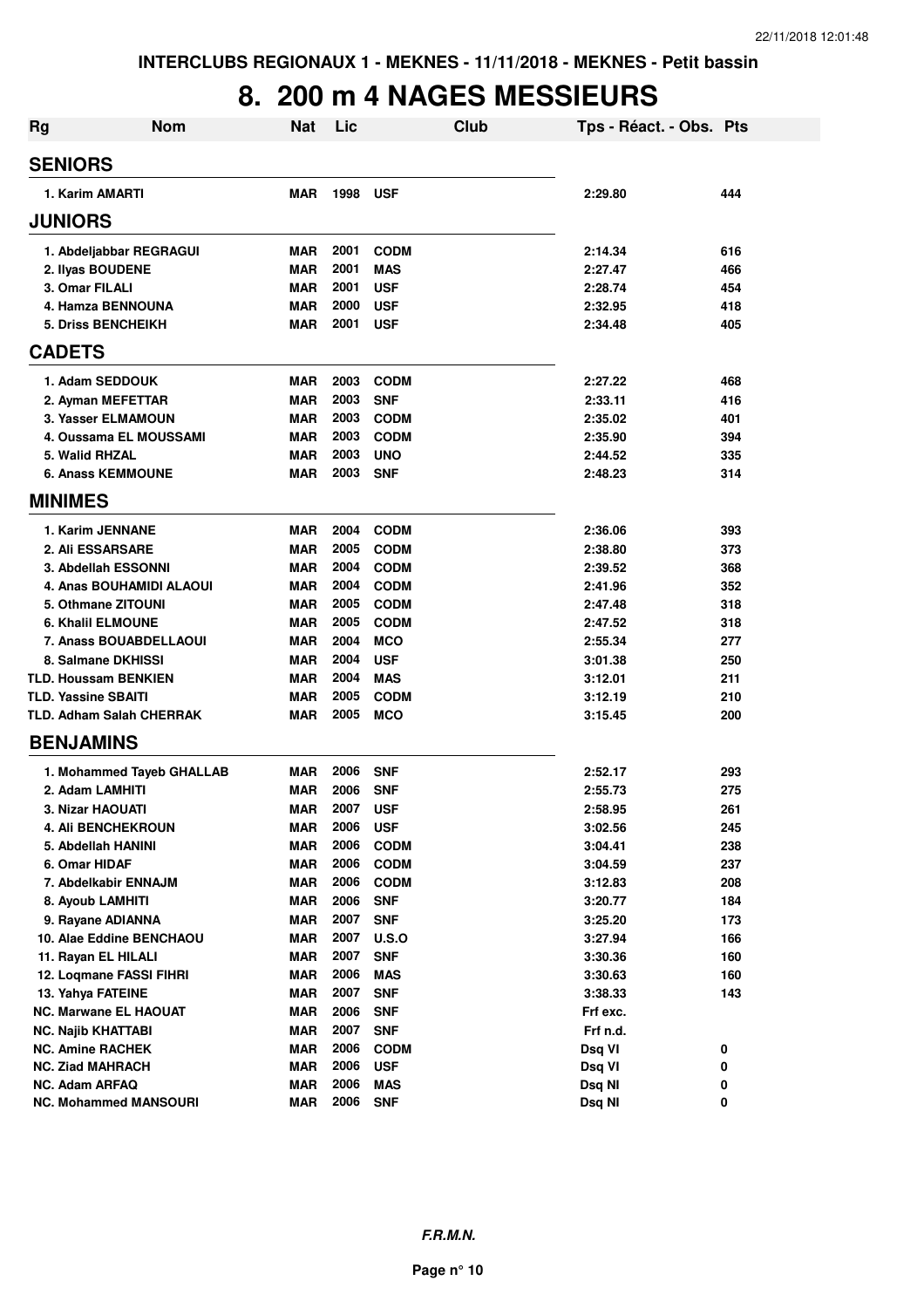**INTERCLUBS REGIONAUX 1 - MEKNES - 11/11/2018 - MEKNES - Petit bassin**

#### **9. 1500 m NAGE LIBRE DAMES**

| <b>Rg</b>               | <b>Nom</b> | <b>Nat</b> | <b>Lic</b> |             | Club | Tps - Réact. - Obs. Pts |     |
|-------------------------|------------|------------|------------|-------------|------|-------------------------|-----|
| <b>CADETS</b>           |            |            |            |             |      |                         |     |
| 1. Hajar SABER          |            | <b>MAR</b> | 2003       | <b>CODM</b> |      | 20:38.01                | 421 |
| <b>MINIMES</b>          |            |            |            |             |      |                         |     |
| 1. Fatima Zahra LAKTATI |            | <b>MAR</b> | 2004       | <b>MAS</b>  |      | 21:22.42                | 379 |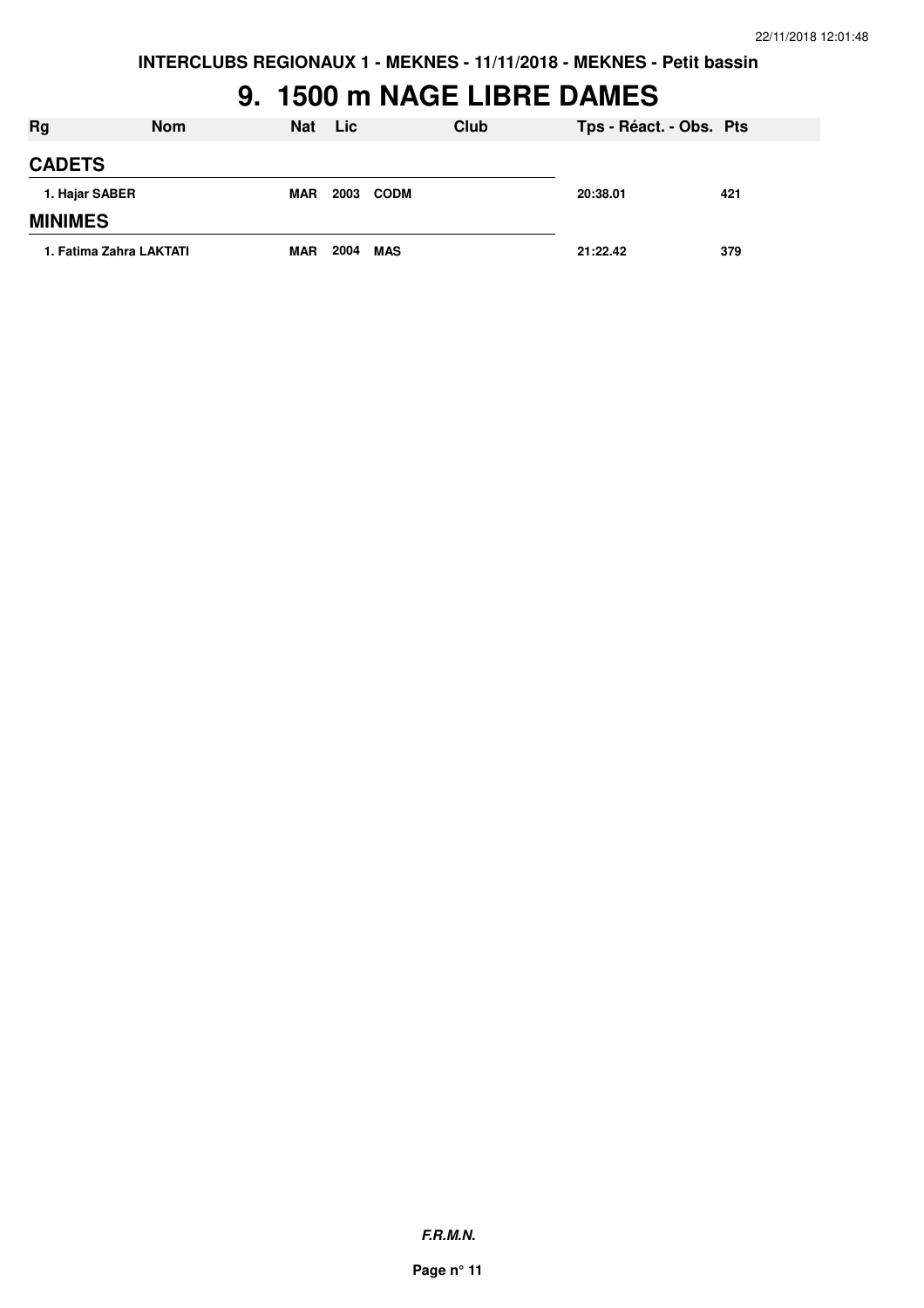**INTERCLUBS REGIONAUX 1 - MEKNES - 11/11/2018 - MEKNES - Petit bassin**

### **10. 1500 m NAGE LIBRE MESSIEURS**

| Rg                    | <b>Nom</b>             | <b>Nat</b> | <b>Lic</b> | Club       | Tps - Réact. - Obs. Pts |     |
|-----------------------|------------------------|------------|------------|------------|-------------------------|-----|
| <b>CADETS</b>         |                        |            |            |            |                         |     |
| 1. Omar Ahmed ZOUITEN | <b>MAR</b>             | 2002       | MAS        | 20:38.31   | 348                     |     |
| <b>MINIMES</b>        |                        |            |            |            |                         |     |
|                       | 1. Ahmed Yassine SAIDI | <b>MAR</b> | 2004       | <b>UNO</b> | 21:13.24                | 320 |

**F.R.M.N.**

**Page n° 12**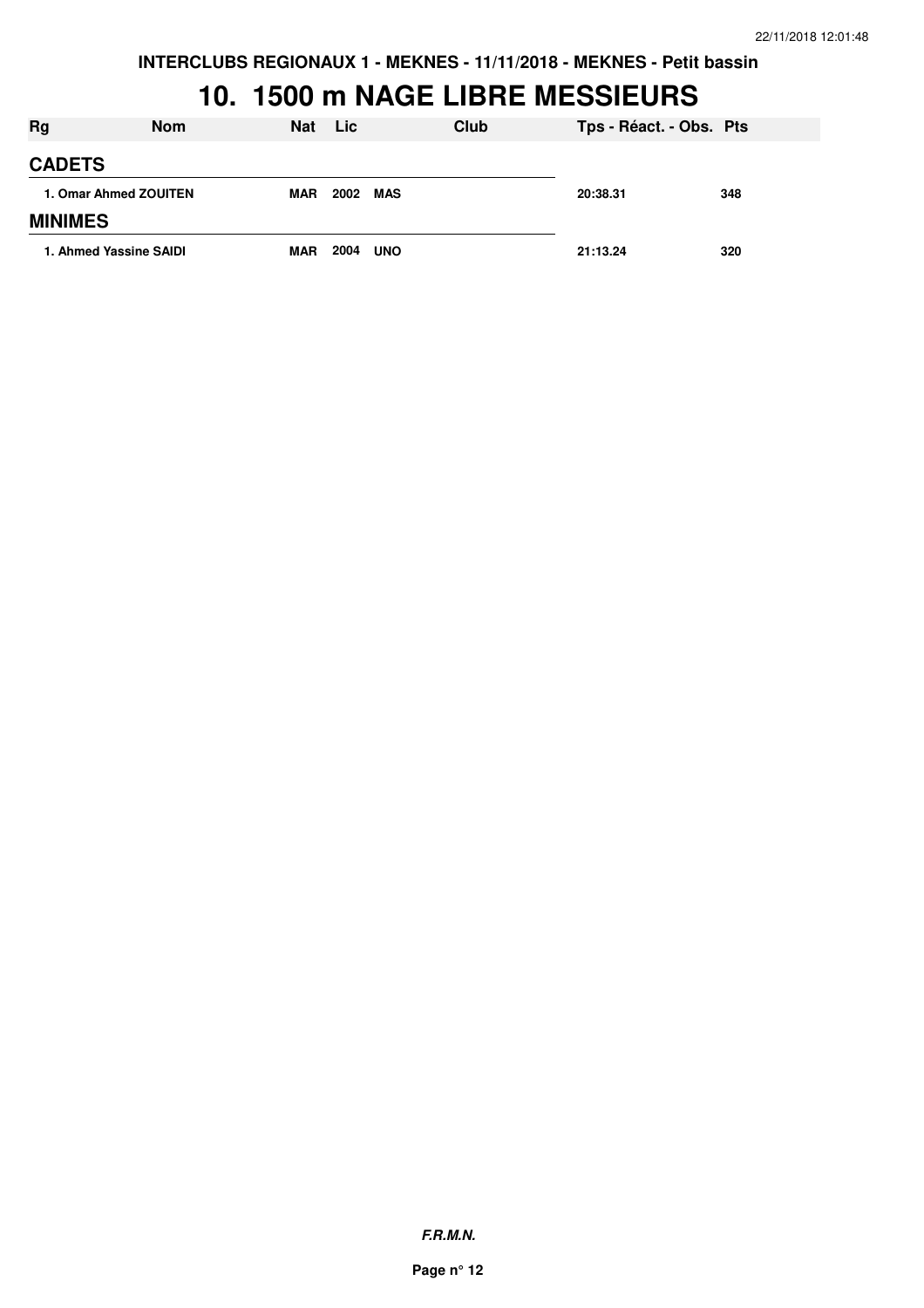### **11. 400 m NAGE LIBRE DAMES**

| Rg                      | <b>Nom</b>               | <b>Nat</b> | Lic. |             | Club | Tps - Réact. - Obs. Pts |     |
|-------------------------|--------------------------|------------|------|-------------|------|-------------------------|-----|
| <b>CADETS</b>           |                          |            |      |             |      |                         |     |
| 1. Hajar SABER          |                          | <b>MAR</b> | 2003 | <b>CODM</b> |      | 5:13.89                 | 437 |
| <b>MINIMES</b>          |                          |            |      |             |      |                         |     |
|                         | 1. Malak DARKAOUI        | <b>MAR</b> | 2005 | <b>CODM</b> |      | 5:06.44                 | 470 |
| 2. Dina TOUZANI         |                          | <b>MAR</b> | 2005 | <b>CODM</b> |      | 5:32.55                 | 368 |
| <b>3. Malak LAMHITI</b> |                          | <b>MAR</b> | 2004 | <b>SNF</b>  |      | 5:41.96                 | 338 |
| 4. Lina TOUZANI         |                          | <b>MAR</b> | 2005 | <b>CODM</b> |      | 5:43.45                 | 334 |
| 5. Maria JAOUI          |                          | <b>MAR</b> | 2004 | <b>CODM</b> |      | 6:09.06                 | 269 |
| <b>NC. Aya OUFRID</b>   |                          | <b>MAR</b> | 2005 | <b>CODM</b> |      | <b>Abandon</b>          | 0   |
| <b>BENJAMINS</b>        |                          |            |      |             |      |                         |     |
|                         | 1. Salma KADIRI HASSANI  | <b>MAR</b> | 2006 | <b>SNF</b>  |      | 6:00.81                 | 288 |
|                         | 2. Khadija GHAMEL        | <b>MAR</b> | 2007 | <b>SNF</b>  |      | 6:20.89                 | 245 |
|                         | 3. Rhita EL BOURAKKADI   | <b>MAR</b> | 2007 | <b>SNF</b>  |      | 6:21.63                 | 243 |
|                         | 4. Salma LAMHITI         | <b>MAR</b> | 2006 | <b>SNF</b>  |      | 6:23.17                 | 240 |
|                         | <b>5. Malak MANSOURI</b> | <b>MAR</b> | 2007 | <b>SNF</b>  |      | 6:26.80                 | 234 |
| 6. Ikrame NABIL         |                          | <b>MAR</b> | 2007 | <b>SNF</b>  |      | 6:50.63                 | 195 |
| 7. Ghita NAOUI          |                          | <b>MAR</b> | 2007 | <b>SNF</b>  |      | 6:54.31                 | 190 |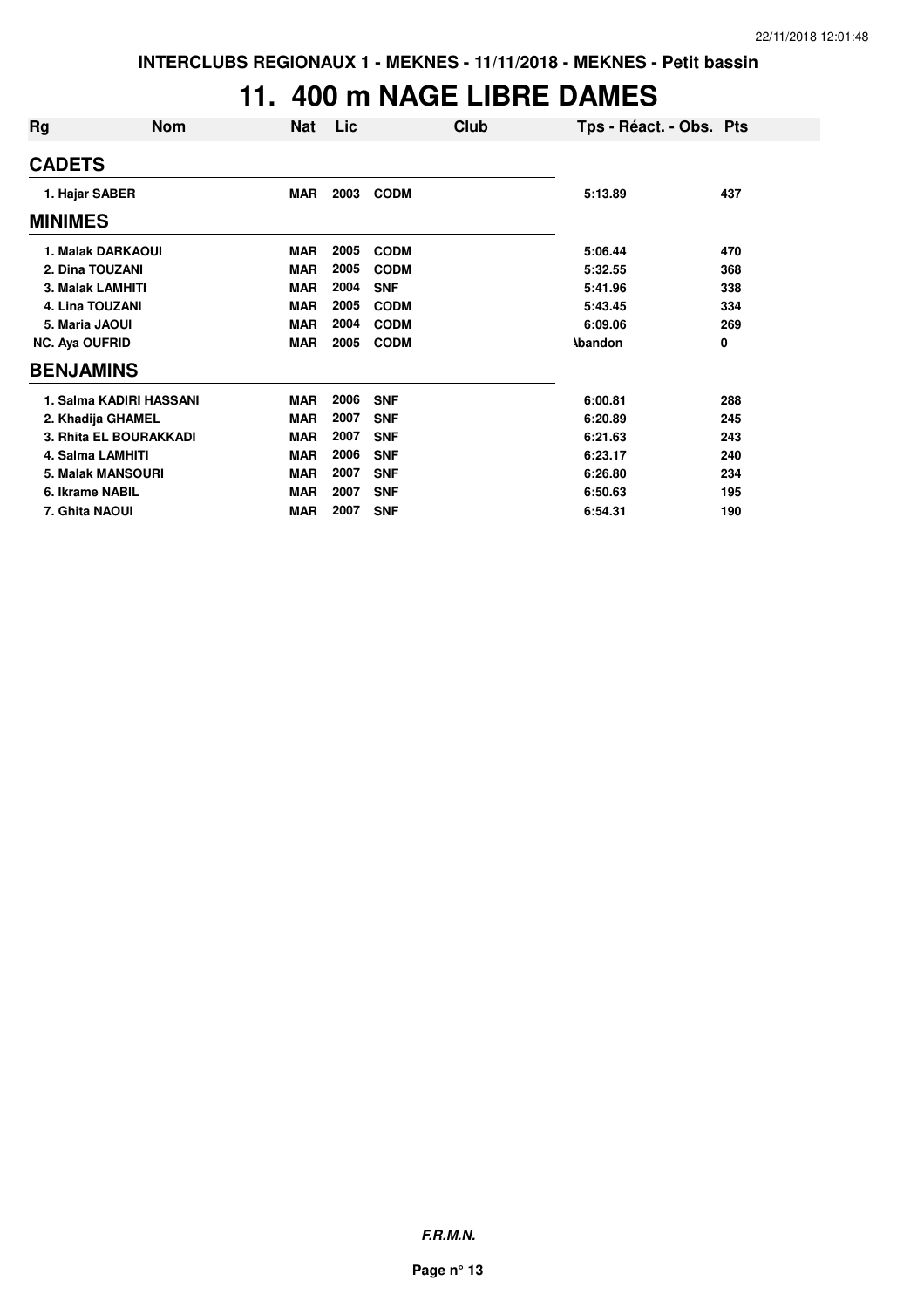### **12. 400 m NAGE LIBRE MESSIEURS**

| <b>Rg</b>      | <b>Nom</b>                    | <b>Nat</b> | Lic  | Club        | Tps - Réact. - Obs. Pts |     |
|----------------|-------------------------------|------------|------|-------------|-------------------------|-----|
| <b>SENIORS</b> |                               |            |      |             |                         |     |
|                | <b>TLD. Soufyane GUENDOUZ</b> | <b>MAR</b> | 1999 | <b>MCO</b>  | 5:55.13                 | 237 |
| <b>JUNIORS</b> |                               |            |      |             |                         |     |
|                | 1. Ilyas BOUDENE              | <b>MAR</b> | 2001 | <b>MAS</b>  | 4:38.59                 | 492 |
| <b>CADETS</b>  |                               |            |      |             |                         |     |
|                | 1. Monssif Hamza TIJARI       | <b>MAR</b> | 2002 | <b>CODM</b> | 4:37.81                 | 497 |
|                | 2. Adam SEDDOUK               | <b>MAR</b> | 2003 | <b>CODM</b> | 4:41.97                 | 475 |
|                | 3. Othman RASSI               | <b>MAR</b> | 2002 | <b>UNO</b>  | 5:02.91                 | 383 |
|                | 4. Sami SAMRAH                | <b>MAR</b> | 2003 | <b>CODM</b> | 5:14.22                 | 343 |
|                | 5. Omar KHERCHOUCH            | <b>MAR</b> | 2003 | U.S.O       | 5:32.50                 | 289 |
|                | <b>NC. Anass KEMMOUNE</b>     | <b>MAR</b> | 2003 | <b>SNF</b>  | Frf exc.                |     |
| <b>MINIMES</b> |                               |            |      |             |                         |     |
|                | 1. Mohammed MOUISSE           | <b>MAR</b> | 2004 | <b>USF</b>  | 4:44.84                 | 461 |
|                | 2. Ismail DEQQAOUI            | <b>MAR</b> | 2005 | <b>USF</b>  | 4:54.58                 | 416 |
|                | 3. Anas BOUHAMIDI ALAOUI      | <b>MAR</b> | 2004 | <b>CODM</b> | 4:57.74                 | 403 |
|                | 4. Abdellah ESSONNI           | <b>MAR</b> | 2004 | <b>CODM</b> | 4:58.84                 | 399 |
|                | 5. Yasser OUARIACH            | <b>MAR</b> | 2005 | U.S.O       | 5:01.36                 | 389 |
|                | 6. Othmane ZITOUNI            | <b>MAR</b> | 2005 | <b>CODM</b> | 5:11.75                 | 351 |
|                | 7. Alae BOUARGANE             | <b>MAR</b> | 2005 | <b>CODM</b> | 5:16.30                 | 336 |
|                | 8. Youssef IDRISSI            | <b>MAR</b> | 2005 | <b>CODM</b> | 5:16.64                 | 335 |
|                | 9. Ahmed Yassine SAIDI        | <b>MAR</b> | 2004 | <b>UNO</b>  | 5:16.93                 | 334 |
|                | 10. Saad YASSIRI              | <b>MAR</b> | 2005 | <b>USF</b>  | 5:26.30                 | 306 |
|                | <b>11. Ali SAADOUN</b>        | <b>MAR</b> | 2005 | <b>CODM</b> | 5:31.99                 | 291 |
|                | 12. Taha CHTATI               | <b>MAR</b> | 2005 | <b>CODM</b> | 5:32.52                 | 289 |
|                | 13. Yassine SBAITI            | <b>MAR</b> | 2005 | <b>CODM</b> | 5:36.13                 | 280 |
|                | 14. Othmane BABA              | <b>MAR</b> | 2005 | <b>CODM</b> | 5:52.52                 | 243 |
|                | <b>15. Nouh ZAROUKI</b>       | <b>MAR</b> | 2005 | <b>UNO</b>  | 6:05.24                 | 218 |
|                | <b>BENJAMINS</b>              |            |      |             |                         |     |
|                | 1. Souhaib EL MOUSSAMI        | <b>MAR</b> | 2006 | <b>CODM</b> | 4:56.13                 | 410 |
|                | 2. Nizar SALMI                | <b>MAR</b> | 2006 | <b>CODM</b> | 5:25.39                 | 309 |
|                | 3. Amine RACHEK               | <b>MAR</b> | 2006 | <b>CODM</b> | 5:30.77                 | 294 |
|                | 4. Mohammed Tayeb GHALLAB     | MAR        | 2006 | <b>SNF</b>  | 5:36.05                 | 280 |
|                | 5. Abdelkabir ENNAJM          | <b>MAR</b> | 2006 | <b>CODM</b> | 5:38.25                 | 275 |
|                | 6. Adam LAMHITI               | <b>MAR</b> | 2006 | <b>SNF</b>  | 5:45.96                 | 257 |
|                | 7. Ziad MAHRACH               | <b>MAR</b> | 2006 | <b>USF</b>  | 5:51.14                 | 246 |
|                | 8. Nasrallah BELHADRI         | <b>MAR</b> | 2006 | <b>UNO</b>  | 6:03.81                 | 221 |
|                | 9. Rayane ADIANNA             | <b>MAR</b> | 2007 | <b>SNF</b>  | 6:07.02                 | 215 |
|                | 10. Karim BOUGHALEB           | <b>MAR</b> | 2006 | <b>SNF</b>  | 6:18.92                 | 195 |
|                | 11. Abdelilah NAJAH           | <b>MAR</b> | 2007 | U.S.O       | 6:23.60                 | 188 |
|                | 12. Ayoub LAMHITI             | <b>MAR</b> | 2006 | <b>SNF</b>  | 6:28.34                 | 181 |
|                | 13. Yahya FATEINE             | <b>MAR</b> | 2007 | <b>SNF</b>  | 6:43.94                 | 161 |
|                | 14. Mohamed Amine GUETTAB     | <b>MAR</b> | 2006 | <b>SNF</b>  | 6:52.51                 | 151 |
|                | 15. Rayan EL HILALI           | <b>MAR</b> | 2007 | <b>SNF</b>  | 6:54.73                 | 149 |
|                | 16. Badr CHEHLAFI             | <b>MAR</b> | 2007 | U.S.O       | 7:02.04                 | 141 |
|                | 17. El Ghali MEKOUAR          | <b>MAR</b> | 2007 | <b>SNF</b>  | 7:34.23                 | 113 |
|                | <b>NC. Marwane EL HAOUAT</b>  | <b>MAR</b> | 2006 | <b>SNF</b>  | Frf exc.                |     |
|                | <b>NC. Najib KHATTABI</b>     | <b>MAR</b> | 2007 | <b>SNF</b>  | Frf n.d.                |     |
|                | <b>NC. Mohammed MANSOURI</b>  | <b>MAR</b> | 2006 | <b>SNF</b>  | Dsq FD                  | 0   |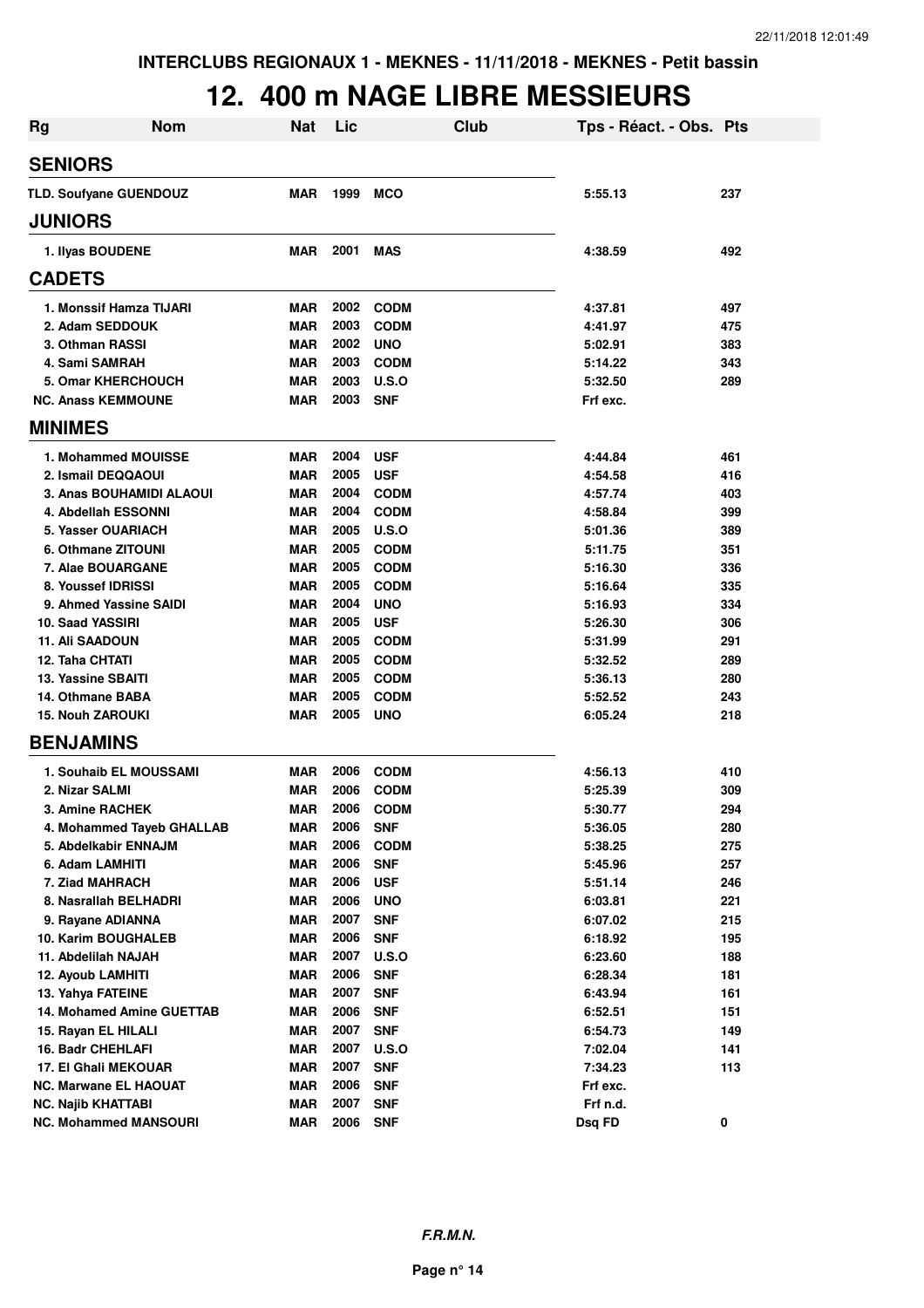# **13. 50 m DOS DAMES**

| Rg | <b>Nom</b>                       | <b>Nat</b> | Lic  |              | Club | Tps - Réact. - Obs. Pts |     |
|----|----------------------------------|------------|------|--------------|------|-------------------------|-----|
|    | <b>CADETS</b>                    |            |      |              |      |                         |     |
|    | 1. Hajar SABER                   | <b>MAR</b> | 2003 | <b>CODM</b>  |      | 34.96                   | 463 |
|    | 2. Douae EL MOUJARRADE           | <b>MAR</b> | 2003 | <b>SNF</b>   |      | 35.55                   | 441 |
|    | 3. Rania DEHBI                   | <b>MAR</b> | 2003 | <b>CODM</b>  |      | 38.34                   | 351 |
|    | 4. Ayat Errahmane BELRHITI       | <b>MAR</b> | 2002 | <b>MAS</b>   |      | 39.53                   | 320 |
|    | 5. Boutaina OUALI                | <b>MAR</b> | 2003 | <b>CAT</b>   |      | 44.00                   | 232 |
|    | 6. Ghofrane ADLI                 | <b>MAR</b> | 2003 | <b>MCO</b>   |      | 45.41                   | 211 |
|    | <b>MINIMES</b>                   |            |      |              |      |                         |     |
|    | 1. Aya OUFRID                    | <b>MAR</b> | 2005 | <b>CODM</b>  |      | 35.06                   | 459 |
|    | 2. Doha TABERKANT                | <b>MAR</b> | 2004 | <b>SNF</b>   |      | 35.63                   | 438 |
|    | 3. Fatima Zahra LAKTATI          | <b>MAR</b> | 2004 | <b>MAS</b>   |      | 36.55                   | 405 |
|    | 4. Lina TOUZANI                  | <b>MAR</b> | 2005 | <b>CODM</b>  |      | 36.75                   | 399 |
|    | 5. Nada DJEBLI                   | <b>MAR</b> | 2005 | <b>CODM</b>  |      | 37.40                   | 378 |
|    | 6. Chahd ALAMI                   | <b>MAR</b> | 2004 | <b>SNF</b>   |      | 37.41                   | 378 |
|    | 7. Rim RAHALI                    | <b>MAR</b> | 2005 | <b>CODM</b>  |      | 38.09                   | 358 |
|    | 8. Basma KADI                    | <b>MAR</b> | 2004 | <b>CODM</b>  |      | 38.27                   | 353 |
|    | 9. Rim IDRISSI ROCHI ISSI        | <b>MAR</b> | 2005 | <b>SNF</b>   |      | 39.20                   | 329 |
|    | 10. Wiam BAQARROU                | <b>MAR</b> | 2004 | <b>CODM</b>  |      | 40.12                   | 306 |
|    | 11. Sofia SAIDI                  | MAR        | 2005 | <b>SNF</b>   |      | 40.33                   | 302 |
|    | 12. Maria JAOUI                  | MAR        | 2004 | <b>CODM</b>  |      | 41.25                   | 282 |
|    | 13. Hafssa LAKHAL                | MAR        | 2004 | <b>CODM</b>  |      | 43.51                   | 240 |
|    | <b>14. Marwa MHAMMEDI ALAOUI</b> | MAR        | 2005 | <b>SNF</b>   |      | 45.05                   | 216 |
|    | 15. Amira MZOUGHI                | <b>MAR</b> | 2005 | <b>USF</b>   |      | 45.50                   | 210 |
|    | TLD. Kenza BOUTALEB JOUTEI       | MAR        | 2005 | <b>USF</b>   |      | 49.72                   | 161 |
|    | <b>BENJAMINS</b>                 |            |      |              |      |                         |     |
|    | <b>1. Abir MAHSSOUNE</b>         | MAR        | 2006 | <b>CODM</b>  |      | 35.37                   | 447 |
|    | 2. Marwa SMOUNI                  | <b>MAR</b> | 2007 | <b>CODM</b>  |      | 37.29                   | 382 |
|    | 3. Wissal ELMARDI                | MAR        | 2006 | <b>CODM</b>  |      | 37.84                   | 365 |
|    | 4. Aya TABET                     | <b>MAR</b> | 2007 | <b>MCO</b>   |      | 38.84                   | 338 |
|    | 5. Rania BROUSS                  | <b>MAR</b> | 2007 | <b>CODM</b>  |      | 39.22                   | 328 |
|    | 6. Malak LAHJOUJI                | MAR        | 2006 | <b>CODM</b>  |      | 39.55                   | 320 |
|    | 7. Aya JABRI                     | <b>MAR</b> | 2006 | <b>CODM</b>  |      | 40.60                   | 296 |
|    | 8. Riham ESSALHI                 | <b>MAR</b> | 2006 | <b>CODM</b>  |      | 41.09                   | 285 |
|    | 9. Fatima Zahra NAJAH            | <b>MAR</b> | 2006 | <b>U.S.O</b> |      | 41.31                   | 281 |
|    | 10. Ikram HAMZIA                 | <b>MAR</b> | 2006 | <b>CODM</b>  |      | 41.79                   | 271 |
|    | 11. Rhita EL BOURAKKADI          | <b>MAR</b> | 2007 | <b>SNF</b>   |      | 42.30                   | 261 |
|    | 12. Meryem ABOUTNI               | MAR        | 2007 | <b>MCO</b>   |      | 42.53                   | 257 |
|    | 13. Yassmine LAFDILI             | MAR        | 2006 | <b>USF</b>   |      | 42.70                   | 254 |
|    | 14. Asmae KRIBII                 | <b>MAR</b> | 2006 | <b>MCO</b>   |      | 43.16                   | 246 |
|    | 15. Malak SEFFAF                 | MAR        | 2006 | <b>CODM</b>  |      | 44.14                   | 230 |
|    | 16. Kenza BENNANI                | <b>MAR</b> | 2006 | MAS          |      | 44.32                   | 227 |
|    | 17. Marwa BELRHITI NEJJAR        | <b>MAR</b> | 2007 | <b>CODM</b>  |      | 44.40                   | 226 |
|    | <b>18. Ouiam CHETOUANE</b>       | <b>MAR</b> | 2007 | <b>U.S.O</b> |      | 44.74                   | 221 |
|    | 19. Aya MERZOUK                  | <b>MAR</b> | 2007 | <b>MAS</b>   |      | 44.83                   | 219 |
|    | 20. Khadija GHAMEL               | <b>MAR</b> | 2007 | <b>SNF</b>   |      | 44.98                   | 217 |
|    | <b>21. Manal ELMATTICHI</b>      | <b>MAR</b> | 2007 | <b>CODM</b>  |      | 45.84                   | 205 |
|    | 22. Sara NAAMI                   | <b>MAR</b> | 2006 | <b>CODM</b>  |      | 46.09                   | 202 |
|    | 23. Alae EL AMRI                 | <b>MAR</b> | 2006 | <b>MCO</b>   |      | 47.17                   | 188 |
|    | 24. Hafsa STILI                  | <b>MAR</b> | 2007 | <b>U.S.O</b> |      | 48.15                   | 177 |
|    | 25. Ouiame BOUAZZAOUI            | <b>MAR</b> | 2007 | <b>MCO</b>   |      | 48.30                   | 175 |
|    | 26. Laila BELAOULA               | <b>MAR</b> | 2007 | <b>SNF</b>   |      | 49.06                   | 167 |
|    | 27. Aicha ZOUARHI                | <b>MAR</b> | 2006 | <b>MAS</b>   |      | 49.45                   | 163 |
|    | 28. Kaouthar RAHHOU              | <b>MAR</b> | 2006 | <b>UNO</b>   |      | 49.83                   | 160 |
|    | 29. Chada BENBRAHIM              | <b>MAR</b> | 2007 | <b>MAS</b>   |      | 49.84                   | 160 |
|    | <b>NC. Wissale TAHIRI</b>        | MAR        | 2007 | <b>U.S.O</b> |      | Frf n.d.                |     |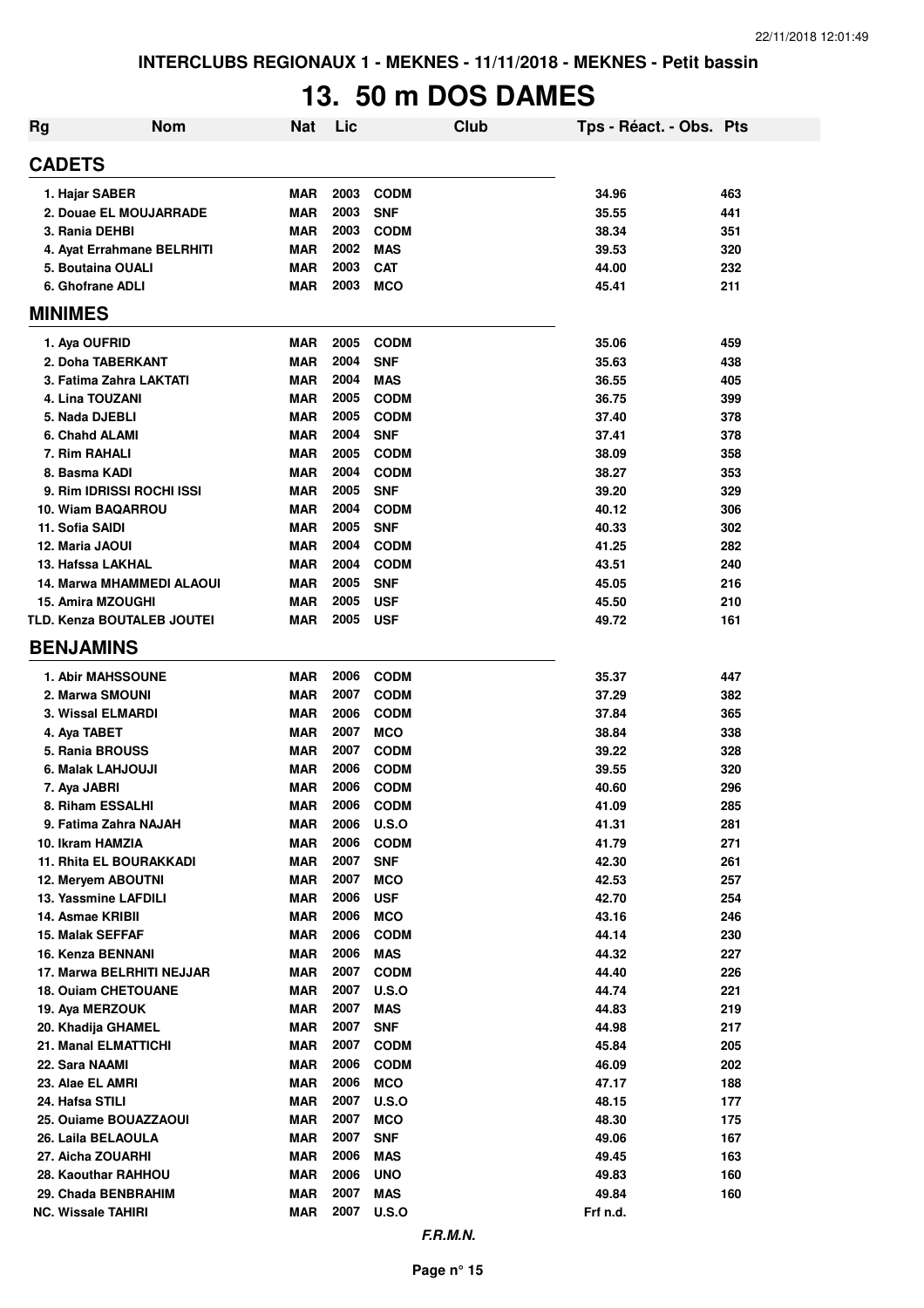# **14. 50 m DOS MESSIEURS**

| <b>Rg</b> | <b>Nom</b>                           | <b>Nat</b>               | Lic          |                            | Club | Tps - Réact. - Obs. Pts |            |
|-----------|--------------------------------------|--------------------------|--------------|----------------------------|------|-------------------------|------------|
|           | <b>SENIORS</b>                       |                          |              |                            |      |                         |            |
|           | 1. Karim AMARTI                      | <b>MAR</b>               | 1998         | <b>USF</b>                 |      | 31.22                   | 456        |
|           | 2. Khalil ISMAILI                    | <b>MAR</b>               | 1998         | <b>CODM</b>                |      | 32.77                   | 394        |
|           | <b>JUNIORS</b>                       |                          |              |                            |      |                         |            |
|           | 1. Abdeljabbar REGRAGUI              | <b>MAR</b>               | 2001         | <b>CODM</b>                |      | 27.22                   | 689        |
|           | 2. Omar FILALI                       | <b>MAR</b>               | 2001         | <b>USF</b>                 |      | 30.09                   | 510        |
|           | <b>3. Driss BENCHEIKH</b>            | <b>MAR</b>               | 2001         | <b>USF</b>                 |      | 30.98                   | 467        |
|           | 4. Abdellah KHARKHACH                | <b>MAR</b>               | 2001         | <b>USF</b>                 |      | 33.84                   | 358        |
|           | <b>CADETS</b>                        |                          |              |                            |      |                         |            |
|           | 1. Omar Ahmed ZOUITEN                | <b>MAR</b>               | 2002         | <b>MAS</b>                 |      | 30.09                   | 510        |
|           | 2. Ayman MEFETTAR                    | <b>MAR</b>               | 2003         | <b>SNF</b>                 |      | 30.81                   | 475        |
|           | 3. Walid RHZAL                       | <b>MAR</b>               | 2003         | <b>UNO</b>                 |      | 32.38                   | 409        |
|           | 4. Ismail EL HAMOUMI                 | <b>MAR</b>               | 2002         | <b>USF</b>                 |      | 33.12                   | 382        |
|           | 5. Mohammed Amine CHETOUANE          | <b>MAR</b>               | 2003         | <b>UNO</b>                 |      | 33.61                   | 366        |
|           | 6. Othman RASSI                      | <b>MAR</b>               | 2002         | <b>UNO</b>                 |      | 34.53                   | 337        |
|           | 7. Mohamed RASSI                     | <b>MAR</b>               | 2002         | <b>UNO</b>                 |      | 35.36                   | 314        |
|           | 8. Zakaria NAJAH                     | <b>MAR</b>               | 2003         | U.S.O                      |      | 35.87                   | 301        |
|           | 9. Yasser ELMAMOUN                   | <b>MAR</b>               | 2003         | <b>CODM</b>                |      | 36.73                   | 280        |
|           | 10. Mehdi CHEHLAFI                   | <b>MAR</b>               | 2003         | U.S.O                      |      | 38.63                   | 241        |
|           | 11. Mohamed Chawki AYACH             | <b>MAR</b>               | 2003         | <b>CAT</b>                 |      | 39.46                   | 226        |
|           | TLD. Abderrahmane AMMARA             | <b>MAR</b>               | 2003         | <b>CAT</b>                 |      | 41.29                   | 197        |
|           | <b>NC. Anass KEMMOUNE</b>            | <b>MAR</b>               | 2003         | <b>SNF</b>                 |      | Frf exc.                |            |
|           | <b>MINIMES</b>                       |                          |              |                            |      |                         |            |
|           | 1. Salim FRIKECH                     | <b>MAR</b>               | 2004         | <b>CODM</b>                |      | 28.81                   | 581        |
|           | 2. Karim JENNANE                     | <b>MAR</b>               | 2004         | <b>CODM</b>                |      | 31.22                   | 456        |
|           | 3. Mohammed MOUISSE                  | <b>MAR</b>               | 2004         | <b>USF</b>                 |      | 32.83                   | 392        |
|           | <b>4. Nouh ZAROUKI</b>               | <b>MAR</b>               | 2005         | <b>UNO</b>                 |      | 33.08                   | 383        |
|           | 5. Ali SAADOUN                       | <b>MAR</b>               | 2005         | <b>CODM</b>                |      | 34.04                   | 352        |
|           | 6. Youssef IDRISSI                   | <b>MAR</b>               | 2005         | <b>CODM</b>                |      | 34.11                   | 350        |
|           | 7. Soufiane AZFAR                    | <b>MAR</b>               | 2004         | <b>USF</b>                 |      | 34.30                   | 344        |
|           | 8. Yasser OUARIACH                   | <b>MAR</b>               | 2005         | <b>U.S.O</b>               |      | 34.66                   | 333        |
|           | 9. Khalil ELMOUNE                    | <b>MAR</b>               | 2005         | <b>CODM</b>                |      | 34.94                   | 325        |
|           | 10. Alae BOUARGANE                   | <b>MAR</b>               | 2005         | <b>CODM</b>                |      | 34.97                   | 325        |
|           | 11. Taha CHTATI<br>11. Ali ESSARSARE | <b>MAR</b><br><b>MAR</b> | 2005<br>2005 | <b>CODM</b><br><b>CODM</b> |      | 35.15<br>35.15          | 320<br>320 |
|           | 13. Saad YASSIRI                     | <b>MAR</b>               | 2005         | <b>USF</b>                 |      | 35.99                   | 298        |
|           | 14. Mohamed Salah Eddine RAHHOU      | <b>MAR</b>               | 2005         | <b>UNO</b>                 |      | 38.14                   | 250        |
|           | <b>15. Othmane ZAITOUNE</b>          | <b>MAR</b>               | 2004         | <b>MAS</b>                 |      | 38.27                   | 247        |
|           | 16. Adham Salah CHERRAK              | <b>MAR</b>               | 2005         | <b>MCO</b>                 |      | 39.09                   | 232        |
|           | 17. Amine BAHMANE                    | <b>MAR</b>               | 2004         | <b>CODM</b>                |      | 39.19                   | 230        |
|           | 18. Houssam BENKIEN                  | <b>MAR</b>               | 2004         | <b>MAS</b>                 |      | 39.22                   | 230        |
|           | 19. Yassine SBAITI                   | <b>MAR</b>               | 2005         | <b>CODM</b>                |      | 39.83                   | 219        |
|           | 20. Yassine MAKNASSI SALIME          | <b>MAR</b>               | 2004         | <b>MAS</b>                 |      | 40.04                   | 216        |
|           | 21. Houssam BOUBEKRI                 | <b>MAR</b>               | 2005         | <b>MCO</b>                 |      | 40.28                   | 212        |
|           | 22. Othmane BABA                     | MAR                      | 2005         | <b>CODM</b>                |      | 40.56                   | 208        |
|           | 22. Abdessalam BEN KALTOUM           | <b>MAR</b>               | 2005         | <b>USF</b>                 |      | 40.56                   | 208        |
|           | 24. Mohammed Yassine RHALOUSSI       | <b>MAR</b>               | 2005         | <b>U.S.O</b>               |      | 42.10                   | 186        |
|           | TLD. Taha HAMMANI                    | <b>MAR</b>               | 2005         | <b>USF</b>                 |      | 44.30                   | 159        |
|           | <b>TLD. Ghaly JAGOUI</b>             | <b>MAR</b>               | 2005         | <b>U.S.O</b>               |      | 44.30                   | 159        |
|           | TLD. Iliass ARFAOUI                  | <b>MAR</b>               | 2005         | <b>U.S.O</b>               |      | 1:00.26                 | 63         |
|           | <b>NC. Amine SOUARJI</b>             | <b>MAR</b>               | 2005         | <b>U.S.O</b>               |      | Frf exc.                |            |
|           | <b>NC. Yassine NAIMI</b>             | <b>MAR</b>               | 2004         | U.S.O                      |      | Frf n.d.                |            |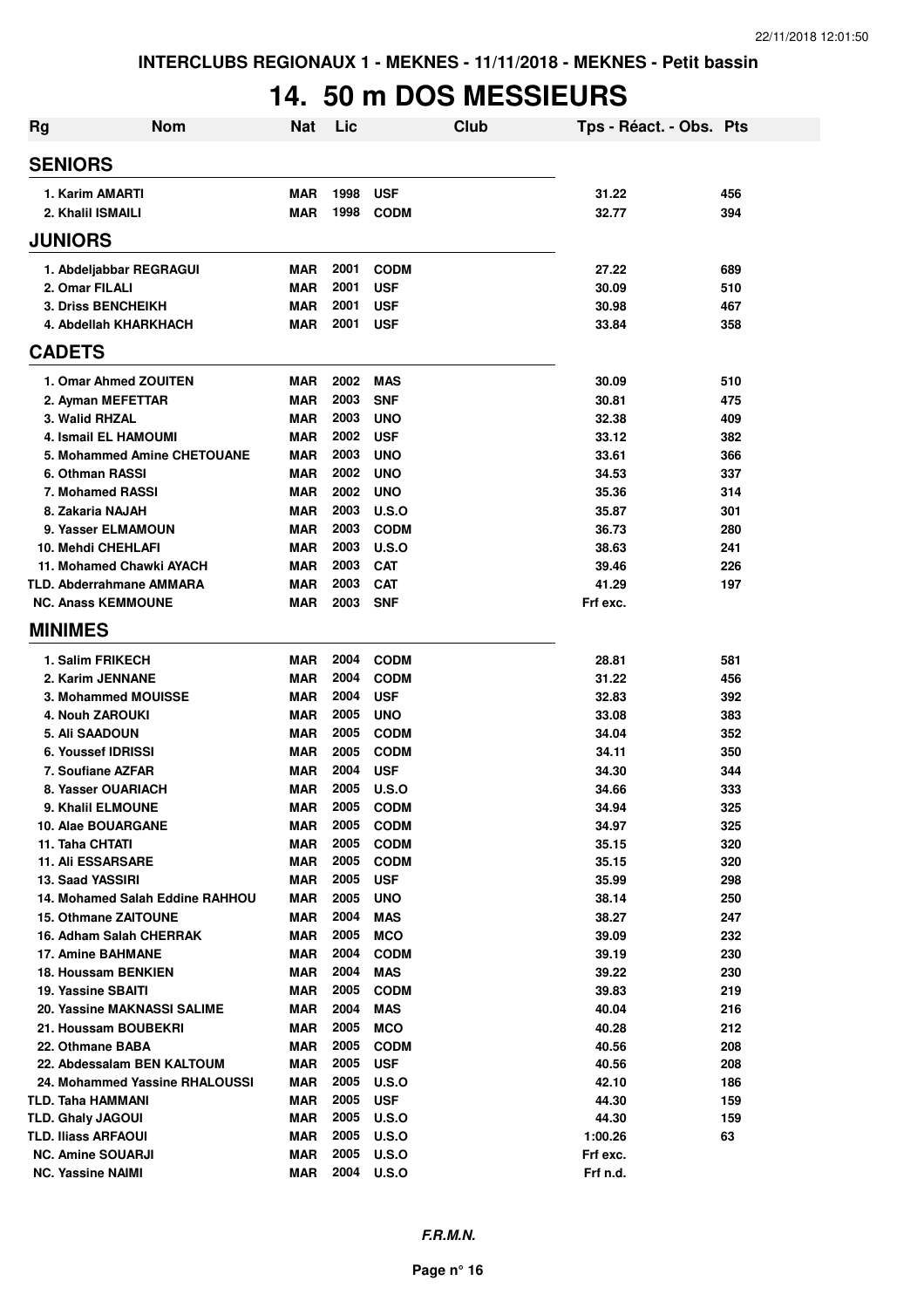#### **14. 50 m DOS MESSIEURS**

| Rg                        | <b>Nom</b>                       | Nat        | Lic  | Club        | Tps - Réact. - Obs. Pts |     |
|---------------------------|----------------------------------|------------|------|-------------|-------------------------|-----|
| <b>BENJAMINS</b>          |                                  |            |      |             |                         |     |
|                           | 1. Souhaib EL MOUSSAMI           | <b>MAR</b> | 2006 | <b>CODM</b> | 33.42                   | 372 |
| 2. Nizar SALMI            |                                  | <b>MAR</b> | 2006 | <b>CODM</b> | 36.16                   | 293 |
|                           | 3. Mohammed Tayeb GHALLAB        | <b>MAR</b> | 2006 | <b>SNF</b>  | 36.36                   | 289 |
| 4. Omar HIDAF             |                                  | <b>MAR</b> | 2006 | <b>CODM</b> | 37.99                   | 253 |
| 5. Nizar HAOUATI          |                                  | <b>MAR</b> | 2007 | <b>USF</b>  | 39.40                   | 227 |
|                           | 6. Hamza AINOUSS                 | <b>MAR</b> | 2006 | <b>CODM</b> | 40.78                   | 204 |
|                           | <b>7. Ali BENCHEKROUN</b>        | <b>MAR</b> | 2006 | <b>USF</b>  | 41.26                   | 197 |
|                           | 8. Abdellah HANINI               | <b>MAR</b> | 2006 | <b>CODM</b> | 41.45                   | 195 |
|                           | 9. Abdelkabir ENNAJM             | <b>MAR</b> | 2006 | <b>CODM</b> | 41.62                   | 192 |
|                           | 10. Ayman LAMFEDEL               | <b>MAR</b> | 2007 | <b>CODM</b> | 42.16                   | 185 |
| 11. Rayane AMALI          |                                  | <b>MAR</b> | 2006 | <b>CODM</b> | 42.73                   | 178 |
|                           | 12. Adam Othmane HAMDAOUI        | <b>MAR</b> | 2006 | <b>MCO</b>  | 42.83                   | 176 |
| 13. Yahya FATEINE         |                                  | <b>MAR</b> | 2007 | <b>SNF</b>  | 42.87                   | 176 |
|                           | 14. Hamza ESSARSARE              | <b>MAR</b> | 2007 | <b>CODM</b> | 43.03                   | 174 |
|                           | 15. Haytam BOUHACHEM             | <b>MAR</b> | 2007 | <b>CODM</b> | 43.25                   | 171 |
|                           | <b>16. Karim BOUGHALEB</b>       | <b>MAR</b> | 2006 | <b>SNF</b>  | 43.52                   | 168 |
|                           | 17. Salaheddine KOJMANE          | <b>MAR</b> | 2006 | <b>CODM</b> | 44.70                   | 155 |
| 18. Youssef ZAKRI         |                                  | <b>MAR</b> | 2006 | <b>USF</b>  | 45.06                   | 151 |
|                           | 19. Abdellah RAJOUANI            | <b>MAR</b> | 2007 | <b>USF</b>  | 45.44                   | 148 |
| 20. Adam ARFAQ            |                                  | <b>MAR</b> | 2006 | <b>MAS</b>  | 45.73                   | 145 |
| 21. Sami BENALI           |                                  | <b>MAR</b> | 2007 | <b>USF</b>  | 45.76                   | 145 |
|                           | 22. Alae Eddine BENCHAOU         | <b>MAR</b> | 2007 | U.S.O       | 45.85                   | 144 |
|                           | 23. Mohammed MANSOURI            | <b>MAR</b> | 2006 | <b>SNF</b>  | 45.95                   | 143 |
|                           | 24. Logmane FASSI FIHRI          | <b>MAR</b> | 2006 | <b>MAS</b>  | 46.46                   | 138 |
|                           | <b>25. Ali BOULAYOUNE</b>        | <b>MAR</b> | 2006 | U.S.O       | 47.27                   | 131 |
| 26. Badr CHEHLAFI         |                                  | <b>MAR</b> | 2007 | U.S.O       | 48.78                   | 119 |
|                           | 27. El Ghali MEKOUAR             | <b>MAR</b> | 2007 | <b>SNF</b>  | 49.06                   | 117 |
| <b>NC. Najib KHATTABI</b> |                                  | <b>MAR</b> | 2007 | <b>SNF</b>  | Frf n.d.                |     |
| <b>NC. Rayane ADIANNA</b> |                                  | <b>MAR</b> | 2007 | <b>SNF</b>  | Dsq VI                  | 0   |
|                           | <b>NC. Mohamed Amine GUETTAB</b> | <b>MAR</b> | 2006 | <b>SNF</b>  | Disqual.                | 0   |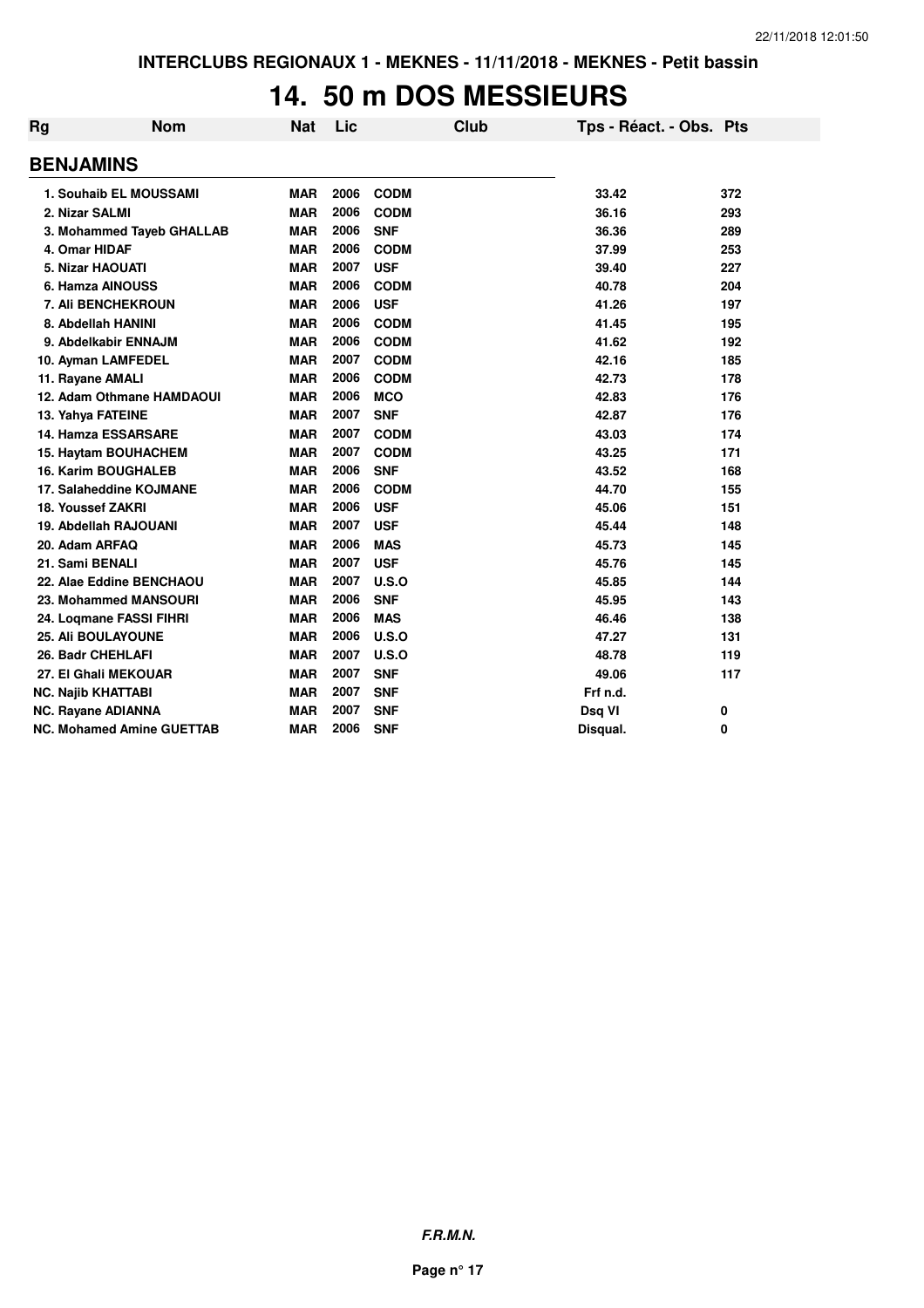#### **15. 200 m PAPILLON DAMES**

| Rg            | <b>Nom</b>        | <b>Nat</b> | Lic         | Club | Tps - Réact. - Obs. Pts |     |
|---------------|-------------------|------------|-------------|------|-------------------------|-----|
| <b>CADETS</b> |                   |            |             |      |                         |     |
|               | 1. Salma REGRAGUI | <b>MAR</b> | 2002 USF    |      | 2:57.47                 | 323 |
|               | 2. Lina RODRIGUEZ | <b>MAR</b> | 2002<br>MAS |      | 2:59.05                 | 314 |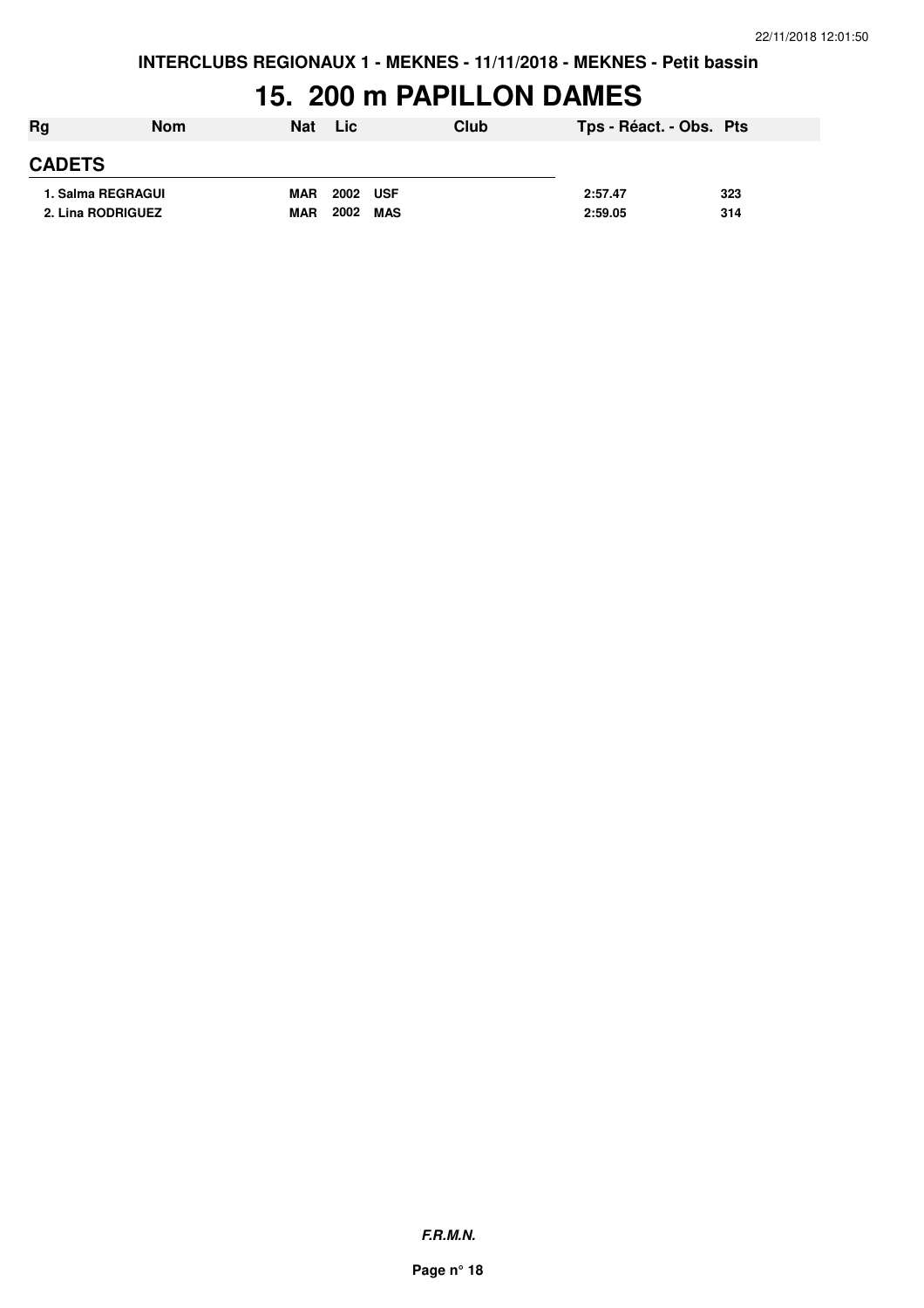#### **16. 200 m PAPILLON MESSIEURS**

| Rg               | <b>Nom</b>              | <b>Nat</b> | Lic  | Club        | Tps - Réact. - Obs. Pts |     |
|------------------|-------------------------|------------|------|-------------|-------------------------|-----|
| <b>CADETS</b>    |                         |            |      |             |                         |     |
|                  | 1. Monssif Hamza TIJARI | <b>MAR</b> | 2002 | <b>CODM</b> | 2:23.94                 | 464 |
|                  | 2. Adam SEDDOUK         | <b>MAR</b> | 2003 | <b>CODM</b> | 2:27.75                 | 429 |
|                  | 3. Zakariae AMALI       | <b>MAR</b> | 2003 | <b>CODM</b> | 2:30.30                 | 408 |
|                  | 4. Oussama EL MOUSSAMI  | <b>MAR</b> | 2003 | <b>CODM</b> | 2:34.76                 | 374 |
|                  | 5. Adnane BENADADA      | <b>MAR</b> | 2003 | <b>SNF</b>  | 2:42.73                 | 321 |
| <b>MINIMES</b>   |                         |            |      |             |                         |     |
|                  | 1. Salim FRIKECH        | <b>MAR</b> | 2004 | <b>CODM</b> | 2:44.73                 | 310 |
| <b>BENJAMINS</b> |                         |            |      |             |                         |     |
|                  | 1. Ziyad TIJARI         | <b>MAR</b> | 2006 | <b>CODM</b> | 3:15.09                 | 186 |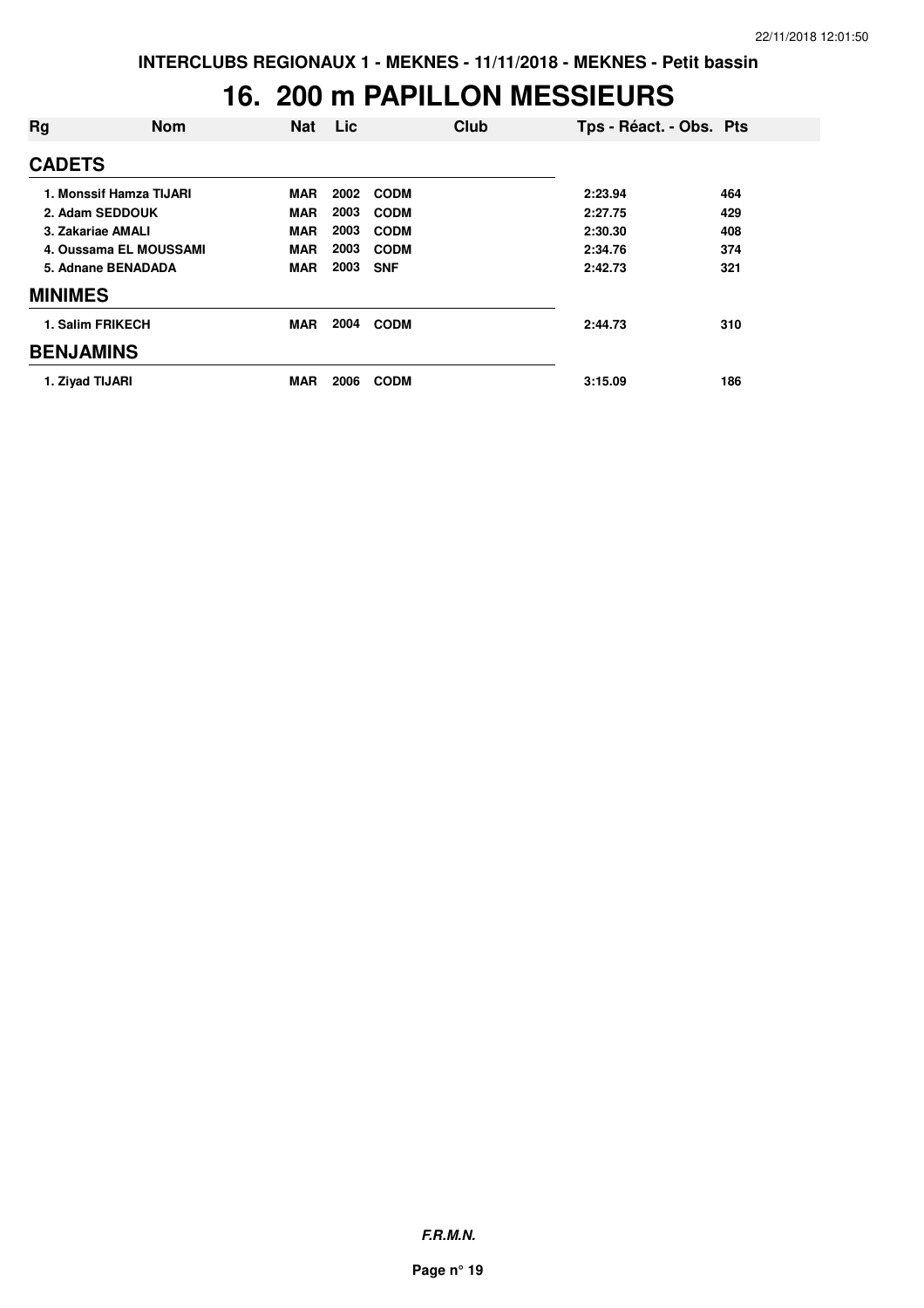# **17. 100 m BRASSE DAMES**

| Rg                                   | <b>Nom</b>                        | <b>Nat</b>               | Lic          | <b>Club</b>                | Tps - Réact. - Obs. Pts |            |
|--------------------------------------|-----------------------------------|--------------------------|--------------|----------------------------|-------------------------|------------|
| <b>CADETS</b>                        |                                   |                          |              |                            |                         |            |
|                                      | 1. Salma REGRAGUI                 | <b>MAR</b>               | 2002         | <b>USF</b>                 | 1:32.88                 | 332        |
|                                      | 2. Athar KHAZZAN                  | <b>MAR</b>               | 2003         | <b>CODM</b>                | 1:33.30                 | 328        |
|                                      | 3. Lina RODRIGUEZ                 | <b>MAR</b>               | 2002         | <b>MAS</b>                 | 1:34.75                 | 313        |
| 4. Rania DEHBI                       |                                   | <b>MAR</b>               | 2003         | <b>CODM</b>                | 1:39.20                 | 273        |
| <b>MINIMES</b>                       |                                   |                          |              |                            |                         |            |
|                                      | 1. Malak DARKAOUI                 | <b>MAR</b>               | 2005         | <b>CODM</b>                | 1:23.15                 | 463        |
| 2. Nada DJEBLI                       |                                   | <b>MAR</b>               | 2005         | <b>CODM</b>                | 1:26.71                 | 408        |
|                                      | 3. Meryem AIT BENALI              | <b>MAR</b>               | 2004         | <b>CODM</b>                | 1:27.35                 | 399        |
| 4. Dina TOUZANI                      |                                   | <b>MAR</b>               | 2005         | <b>CODM</b>                | 1:29.05                 | 377        |
| 5. Sofia SAIDI                       |                                   | <b>MAR</b>               | 2005         | <b>SNF</b>                 | 1:31.16                 | 351        |
| 6. Rim RAHALI                        |                                   | <b>MAR</b>               | 2005         | <b>CODM</b>                | 1:32.64                 | 335        |
| 7. Chahd ALAMI                       |                                   | <b>MAR</b>               | 2004         | <b>SNF</b>                 | 1:32.88                 | 332        |
| 8. Basma KADI                        |                                   | <b>MAR</b>               | 2004         | <b>CODM</b>                | 1:33.30                 | 328        |
|                                      | 9. Wiam BAQARROU                  | <b>MAR</b>               | 2004         | <b>CODM</b>                | 1:34.55                 | 315        |
|                                      | 10. Fatima Zahra LAKTATI          | <b>MAR</b>               | 2004         | <b>MAS</b>                 | 1:35.45                 | 306        |
|                                      | 11. Rim IDRISSI ROCHI ISSI        | <b>MAR</b>               | 2005         | <b>SNF</b>                 | 1:38.09                 | 282        |
| <b>12. Malak LAMHITI</b>             |                                   | <b>MAR</b>               | 2004         | <b>SNF</b>                 | 1:39.75                 | 268        |
|                                      | 13. Marwa MHAMMEDI ALAOUI         | <b>MAR</b>               | 2005         | <b>SNF</b>                 | 1:40.76                 | 260        |
| 14. Hafssa LAKHAL                    |                                   | <b>MAR</b>               | 2004         | <b>CODM</b>                | 1:43.31                 | 241        |
|                                      | <b>TLD. Kenza BOUTALEB JOUTEI</b> | <b>MAR</b>               | 2005         | <b>USF</b>                 | 1:46.76                 | 219        |
| TLD. Aya FILALI                      |                                   | <b>MAR</b>               | 2004         | <b>MAS</b>                 | 1:48.34                 | 209        |
| <b>TLD. Amira MZOUGHI</b>            |                                   | <b>MAR</b>               | 2005         | <b>USF</b>                 | 1:50.51                 | 197        |
| <b>BENJAMINS</b>                     |                                   |                          |              |                            |                         |            |
|                                      | <b>1. Abir MAHSSOUNE</b>          | <b>MAR</b>               | 2006         | <b>CODM</b>                | 1:30.50                 | 359        |
|                                      | 2. Marwa SMOUNI                   | <b>MAR</b>               | 2007         | <b>CODM</b>                | 1:31.75                 | 345        |
|                                      | 3. Salma KADIRI HASSANI           | <b>MAR</b>               | 2006         | <b>SNF</b>                 | 1:32.30                 | 338        |
| 4. Aya TABET                         |                                   | <b>MAR</b>               | 2007         | <b>MCO</b>                 | 1:33.09                 | 330        |
|                                      | 5. Wissal ELMARDI                 | <b>MAR</b>               | 2006         | <b>CODM</b>                | 1:33.14                 | 329        |
|                                      | 6. Malak LAHJOUJI                 | <b>MAR</b>               | 2006         | <b>CODM</b>                | 1:34.70                 | 313        |
|                                      | 7. Yassmine LAFDILI               | <b>MAR</b>               | 2006         | <b>USF</b>                 | 1:35.26                 | 308        |
|                                      | 8. Rania BROUSS                   | <b>MAR</b>               | 2007         | <b>CODM</b>                | 1:35.31                 | 307        |
|                                      | 9. Malak MANSOURI                 | <b>MAR</b>               | 2007         | <b>SNF</b>                 | 1:36.62                 | 295        |
| 10. Zainab OUALI                     |                                   | <b>MAR</b>               | 2006         | <b>CAT</b>                 | 1:39.26                 | 272        |
| 11. Salma LAMHITI                    |                                   | <b>MAR</b>               | 2006         | <b>SNF</b>                 | 1:40.13                 | 265        |
| 12. Aya JABRI                        |                                   | <b>MAR</b>               | 2006         | <b>CODM</b>                | 1:40.45                 | 262        |
| 13. Ikram HAMZIA<br>14. Malak SEFFAF |                                   | <b>MAR</b>               | 2006<br>2006 | <b>CODM</b><br><b>CODM</b> | 1:41.48                 | 255        |
| 15. Jannat ADLI                      |                                   | <b>MAR</b><br><b>MAR</b> | 2007         | <b>MCO</b>                 | 1:42.50<br>1:42.99      | 247<br>243 |
|                                      | 16. Marwa BELRHITI NEJJAR         | <b>MAR</b>               | 2007         | <b>CODM</b>                | 1:44.81                 | 231        |
| 17. Aicha ZOUARHI                    |                                   | <b>MAR</b>               | 2006         | <b>MAS</b>                 | 1:45.18                 | 229        |
| 18. Sara NAAMI                       |                                   | <b>MAR</b>               | 2006         | <b>CODM</b>                | 1:47.01                 | 217        |
|                                      | 19. Fatima Zahra NAJAH            | <b>MAR</b>               | 2006         | <b>U.S.O</b>               | 1:47.16                 | 216        |
|                                      | 20. Meryem ABOUTNI                | <b>MAR</b>               | 2007         | <b>MCO</b>                 | 1:47.21                 | 216        |
|                                      | 21. Ouiam CHETOUANE               | <b>MAR</b>               | 2007         | U.S.O                      | 1:47.54                 | 214        |
|                                      | 22. Manal ELMATTICHI              | <b>MAR</b>               | 2007         | <b>CODM</b>                | 1:48.15                 | 210        |
| 23. Aya MERZOUK                      |                                   | <b>MAR</b>               | 2007         | <b>MAS</b>                 | 1:48.23                 | 210        |
| 24. Alae EL AMRI                     |                                   | <b>MAR</b>               | 2006         | <b>MCO</b>                 | 1:50.03                 | 200        |
| 25. Ikrame NABIL                     |                                   | <b>MAR</b>               | 2007         | <b>SNF</b>                 | 1:50.39                 | 198        |
| 26. Ghita NAOUI                      |                                   | <b>MAR</b>               | 2007         | <b>SNF</b>                 | 1:53.81                 | 180        |
| 27. Riham ESSALHI                    |                                   | <b>MAR</b>               | 2006         | <b>CODM</b>                | 1:54.25                 | 178        |
|                                      | 28. Kenza BENNANI                 | <b>MAR</b>               | 2006         | <b>MAS</b>                 | 1:56.64                 | 167        |
|                                      | 29. Chada BENBRAHIM               | <b>MAR</b>               | 2007         | <b>MAS</b>                 | 1:58.06                 | 161        |
|                                      | 30. Laila BELAOULA                | <b>MAR</b>               | 2007         | <b>SNF</b>                 | 1:59.07                 | 157        |
|                                      | 31. Kaouthar RAHHOU               | <b>MAR</b>               | 2006         | <b>UNO</b>                 | 2:10.45                 | 120        |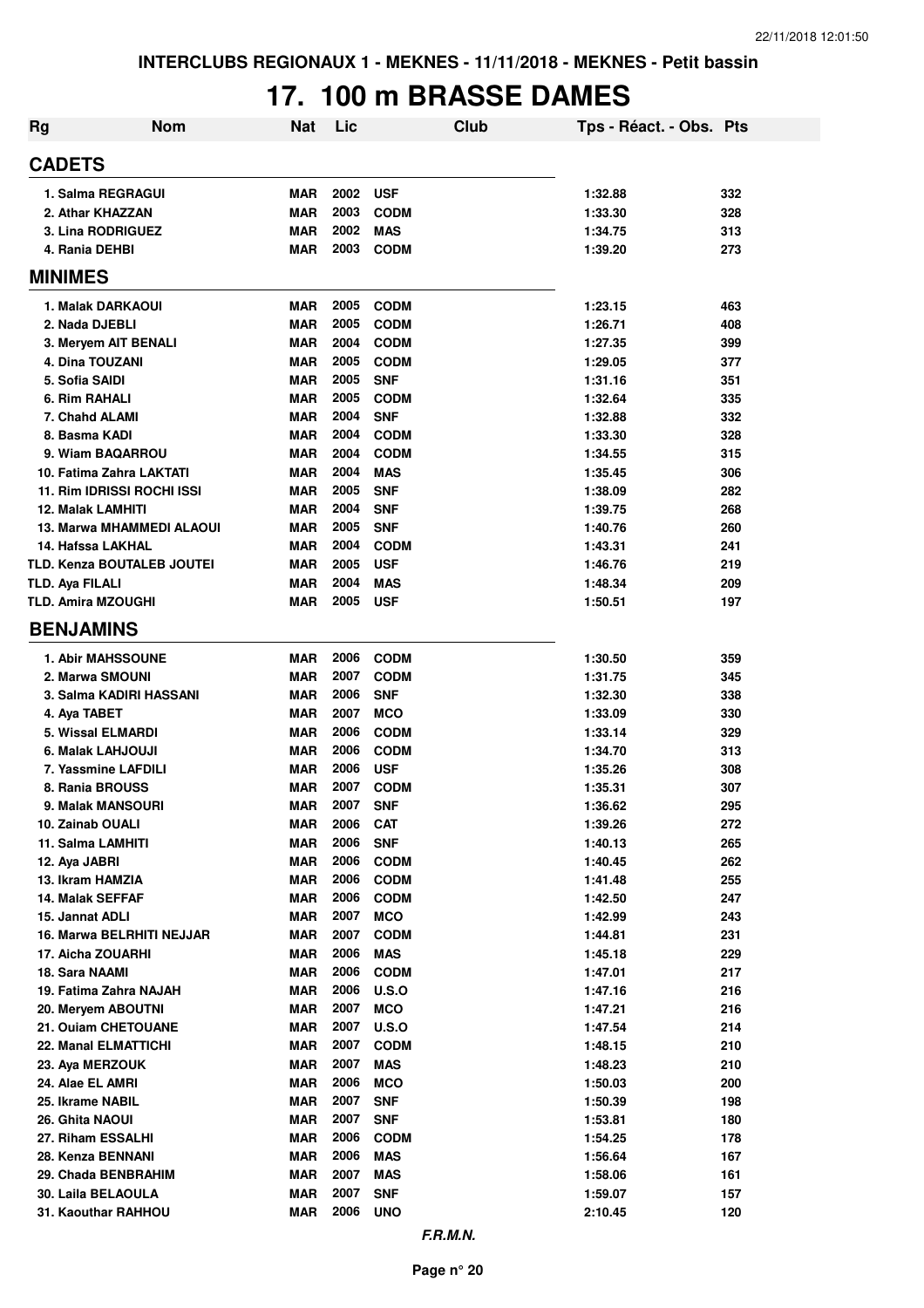### **18. 100 m BRASSE MESSIEURS**

| <b>Nom</b><br>Rg                                | <b>Nat</b>               | Lic          | Club                       | Tps - Réact. - Obs. Pts |            |
|-------------------------------------------------|--------------------------|--------------|----------------------------|-------------------------|------------|
| <b>SENIORS</b>                                  |                          |              |                            |                         |            |
| 1. Khalil ISMAILI                               | <b>MAR</b>               | 1998         | <b>CODM</b>                | 1:13.71                 | 498        |
| TLD. Soufyane GUENDOUZ                          | <b>MAR</b>               | 1999         | <b>MCO</b>                 | 1:34.51                 | 236        |
| <b>JUNIORS</b>                                  |                          |              |                            |                         |            |
| 1. Ilyas BOUDENE                                | <b>MAR</b>               | 2001         | <b>MAS</b>                 | 1:13.19                 | 509        |
| 2. Hamza BENNOUNA                               | <b>MAR</b>               | 2000         | <b>USF</b>                 | 1:14.46                 | 484        |
| 2. Omar FILALI                                  | MAR                      | 2001         | <b>USF</b>                 | 1:14.46                 | 484        |
| <b>4. Driss BENCHEIKH</b>                       | <b>MAR</b>               | 2001         | <b>USF</b>                 | 1:23.12                 | 347        |
| <b>CADETS</b>                                   |                          |              |                            |                         |            |
| 1. Sami SAMRAH                                  | <b>MAR</b>               | 2003         | <b>CODM</b>                | 1:15.68                 | 461        |
| 2. Ayman MEFETTAR                               | <b>MAR</b>               | 2003         | <b>SNF</b>                 | 1:17.91                 | 422        |
| 3. Yasser ELMAMOUN                              | <b>MAR</b>               | 2003         | <b>CODM</b>                | 1:17.95                 | 421        |
| <b>4. Walid DEQQAOUI</b>                        | <b>MAR</b>               | 2003<br>2002 | <b>USF</b>                 | 1:19.52                 | 397        |
| 5. Omar Ahmed ZOUITEN<br>6. Oussama EL MOUSSAMI | <b>MAR</b><br><b>MAR</b> | 2003         | <b>MAS</b><br><b>CODM</b>  | 1:19.88<br>1:20.30      | 392<br>385 |
| 7. Youssef KADIRI HASSANI                       | MAR                      | 2003         | <b>SNF</b>                 | 1:20.55                 | 382        |
| 8. Mohamed RASSI                                | <b>MAR</b>               | 2002         | <b>UNO</b>                 | 1:22.78                 | 352        |
| 9. Walid RHZAL                                  | <b>MAR</b>               | 2003         | <b>UNO</b>                 | 1:23.11                 | 348        |
| 10. Zakaria NAJAH                               | <b>MAR</b>               | 2003         | U.S.O                      | 1:26.39                 | 309        |
| <b>TLD. Mehdi BOUSSATATE</b>                    | MAR                      | 2003         | U.S.O                      | 1:32.05                 | 256        |
| <b>TLD. Mehdi CHEHLAFI</b>                      | MAR                      | 2003         | U.S.O                      | 1:33.69                 | 242        |
| <b>NC. Omar KHERCHOUCH</b>                      | MAR                      | 2003         | U.S.O                      | Dsq VI                  | 0          |
| <b>MINIMES</b>                                  |                          |              |                            |                         |            |
| 1. Karim JENNANE                                | <b>MAR</b>               | 2004         | <b>CODM</b>                | 1:14.04                 | 492        |
| 2. Ismail DEQQAOUI                              | <b>MAR</b>               | 2005         | <b>USF</b>                 | 1:16.61                 | 444        |
| 3. Abdellah ESSONNI                             | <b>MAR</b>               | 2004         | <b>CODM</b>                | 1:20.95                 | 376        |
| <b>4. Khalil ELMOUNE</b>                        | <b>MAR</b>               | 2005         | <b>CODM</b>                | 1:21.55                 | 368        |
| <b>5. Ali ESSARSARE</b>                         | MAR                      | 2005         | <b>CODM</b>                | 1:21.88                 | 364        |
| 6. Anas BOUHAMIDI ALAOUI                        | MAR                      | 2004         | <b>CODM</b>                | 1:23.01                 | 349        |
| 7. Ahmed Yassine SAIDI                          | <b>MAR</b>               | 2004         | <b>UNO</b>                 | 1:23.96                 | 337        |
| 8. Othmane ZITOUNI                              | <b>MAR</b>               | 2005         | <b>CODM</b>                | 1:24.85                 | 327        |
| 9. Anass BOUABDELLAOUI<br>10. Soufiane AZFAR    | MAR<br>MAR               | 2004<br>2004 | <b>MCO</b><br><b>USF</b>   | 1:25.56<br>1:28.33      | 319<br>289 |
| <b>11. Yassine MAKNASSI SALIME</b>              | MAR                      | 2004         | <b>MAS</b>                 | 1:28.68                 | 286        |
| 12. Salmane DKHISSI                             | MAR                      | 2004         | <b>USF</b>                 | 1:31.34                 | 262        |
| 13. Houssam BENKIEN                             | MAR                      | 2004         | <b>MAS</b>                 | 1:31.69                 | 259        |
| 14. Mohamed Rayhane BENNANI                     | MAR                      | 2005         | <b>DNF</b>                 | 1:33.13                 | 247        |
| <b>15. Houssam BOUBEKRI</b>                     | MAR                      | 2005         | <b>MCO</b>                 | 1:34.10                 | 239        |
| <b>TLD. Mohamed Salah Eddine RAHHOU</b>         | MAR                      | 2005         | <b>UNO</b>                 | 1:35.28                 | 231        |
| <b>TLD. Mohammed Yassine RHALOUSSI</b>          | <b>MAR</b>               | 2005         | U.S.O                      | 1:42.00                 | 188        |
| <b>TLD. Ghaly JAGOUI</b>                        | <b>MAR</b>               | 2005         | U.S.O                      | 1:43.70                 | 179        |
| <b>NC. Amine SOUARJI</b>                        | <b>MAR</b>               | 2005         | <b>U.S.O</b>               | Frf n.d.                |            |
| <b>NC. Yassine NAIMI</b>                        | MAR                      | 2004         | U.S.O                      | Frf n.d.                |            |
| <b>BENJAMINS</b>                                |                          |              |                            |                         |            |
| 1. Adam LAMHITI                                 | <b>MAR</b>               | 2006         | <b>SNF</b>                 | 1:25.63                 | 318        |
| 2. Omar HIDAF<br>2. Amine RACHEK                | <b>MAR</b><br>MAR        | 2006<br>2006 | <b>CODM</b><br><b>CODM</b> | 1:29.04<br>1:29.04      | 283<br>283 |
| 4. Ziyad TIJARI                                 | MAR                      | 2006         | <b>CODM</b>                | 1:32.11                 | 255        |
| 5. Abdellah HANINI                              | MAR                      | 2006         | <b>CODM</b>                | 1:34.02                 | 240        |
| 6. Salaheddine KOJMANE                          | MAR                      | 2006         | <b>CODM</b>                | 1:34.16                 | 239        |
| 7. Nizar HAOUATI                                | MAR                      | 2007         | <b>USF</b>                 | 1:35.89                 | 226        |
| 8. Ziad MAHRACH                                 | <b>MAR</b>               | 2006         | <b>USF</b>                 | 1:36.99                 | 219        |
| 9. Ayoub LAMHITI                                | MAR                      | 2006         | <b>SNF</b>                 | 1:37.77                 | 213        |
|                                                 |                          |              | F.R.M.N.                   |                         |            |